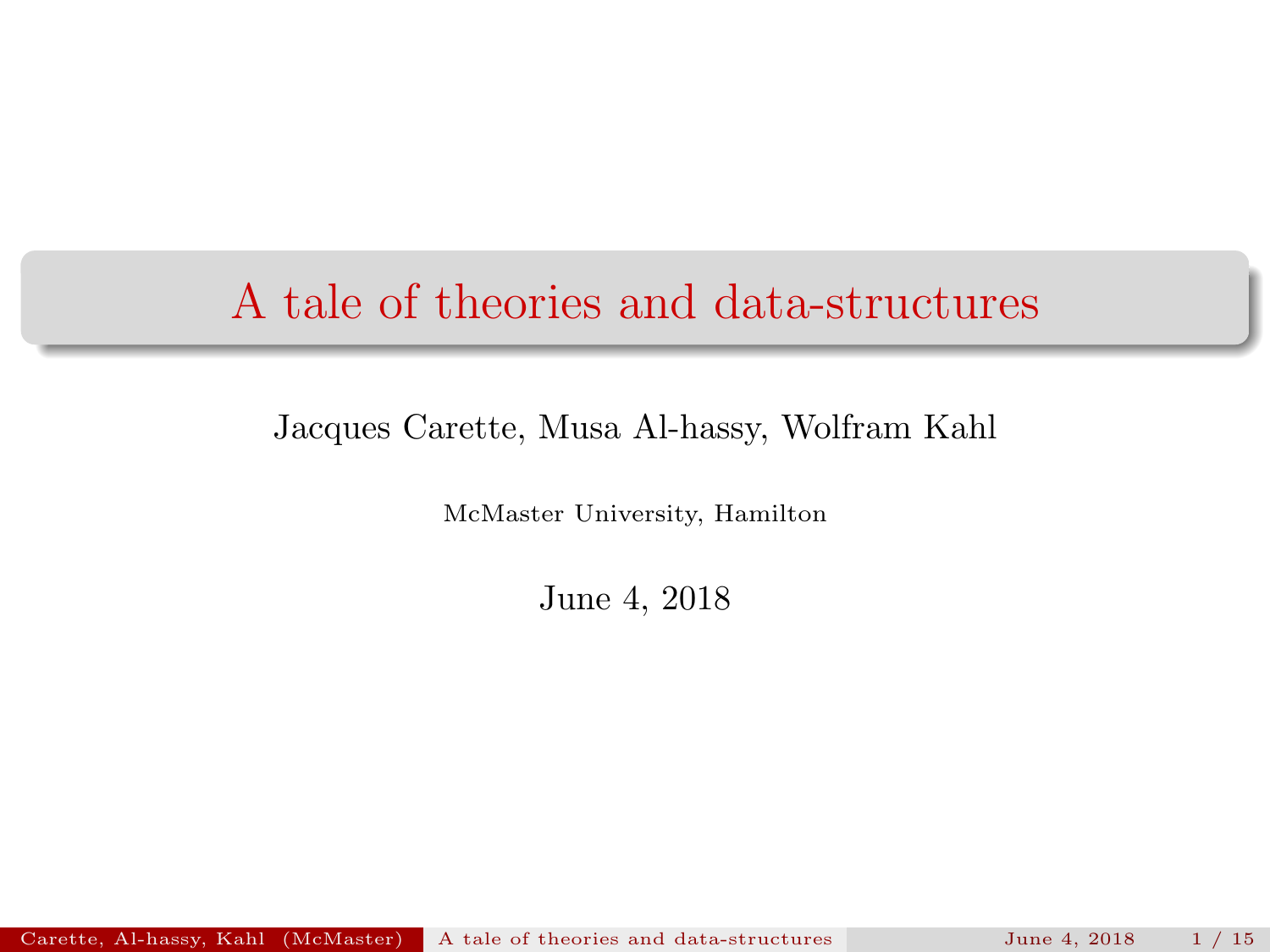Claim

A List is a Free Monoid

What does that really mean?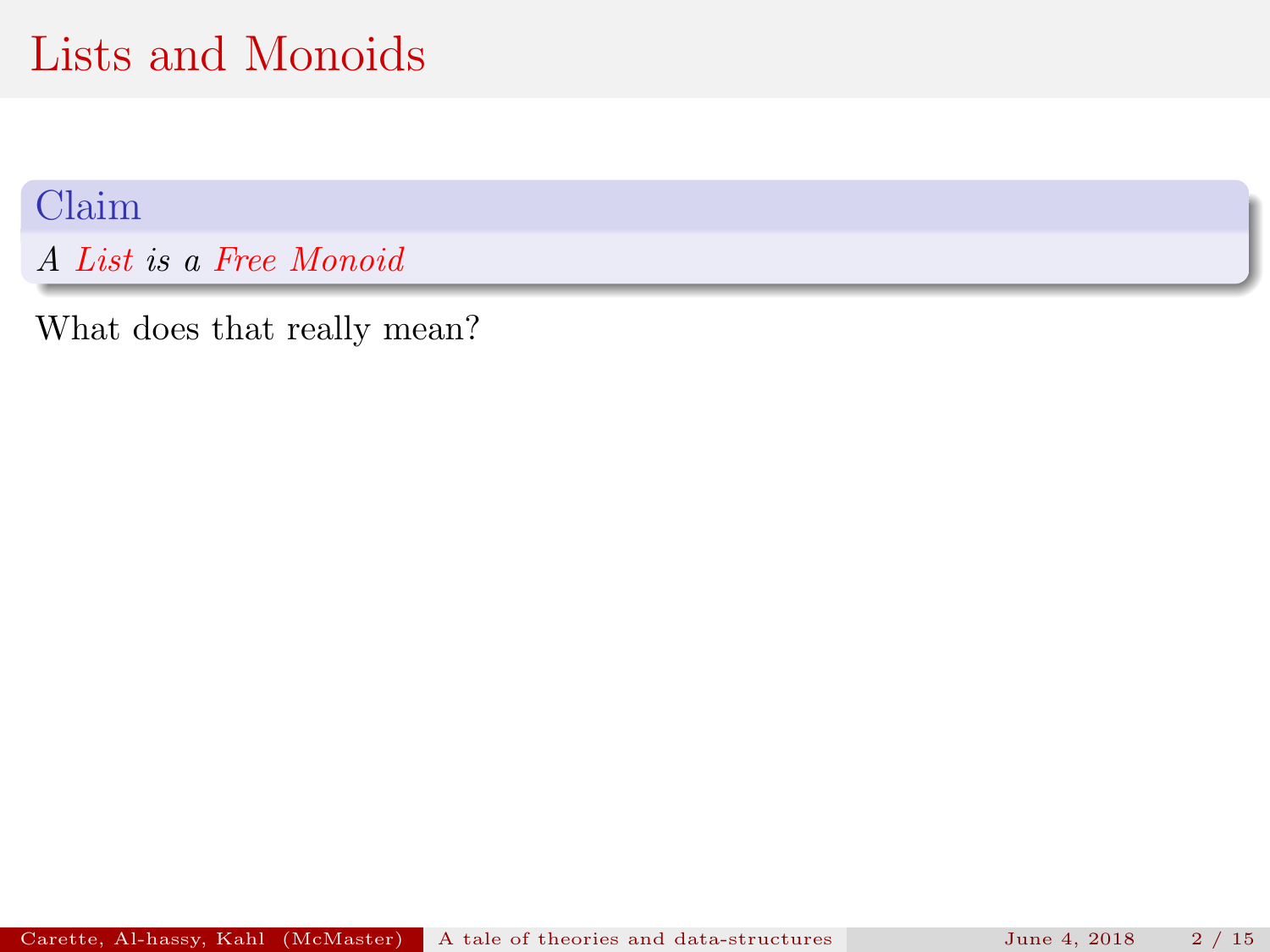#### Claim

A List is a Free Monoid

What does that really mean?

Fancy explanation: The functor from the category Types of types and function, with List as its object mapping and map for homomorphism, to the category Monoid of monoids and monoid homomorphisms, is left adjoint to the forgetful functor (from Monoid to Types).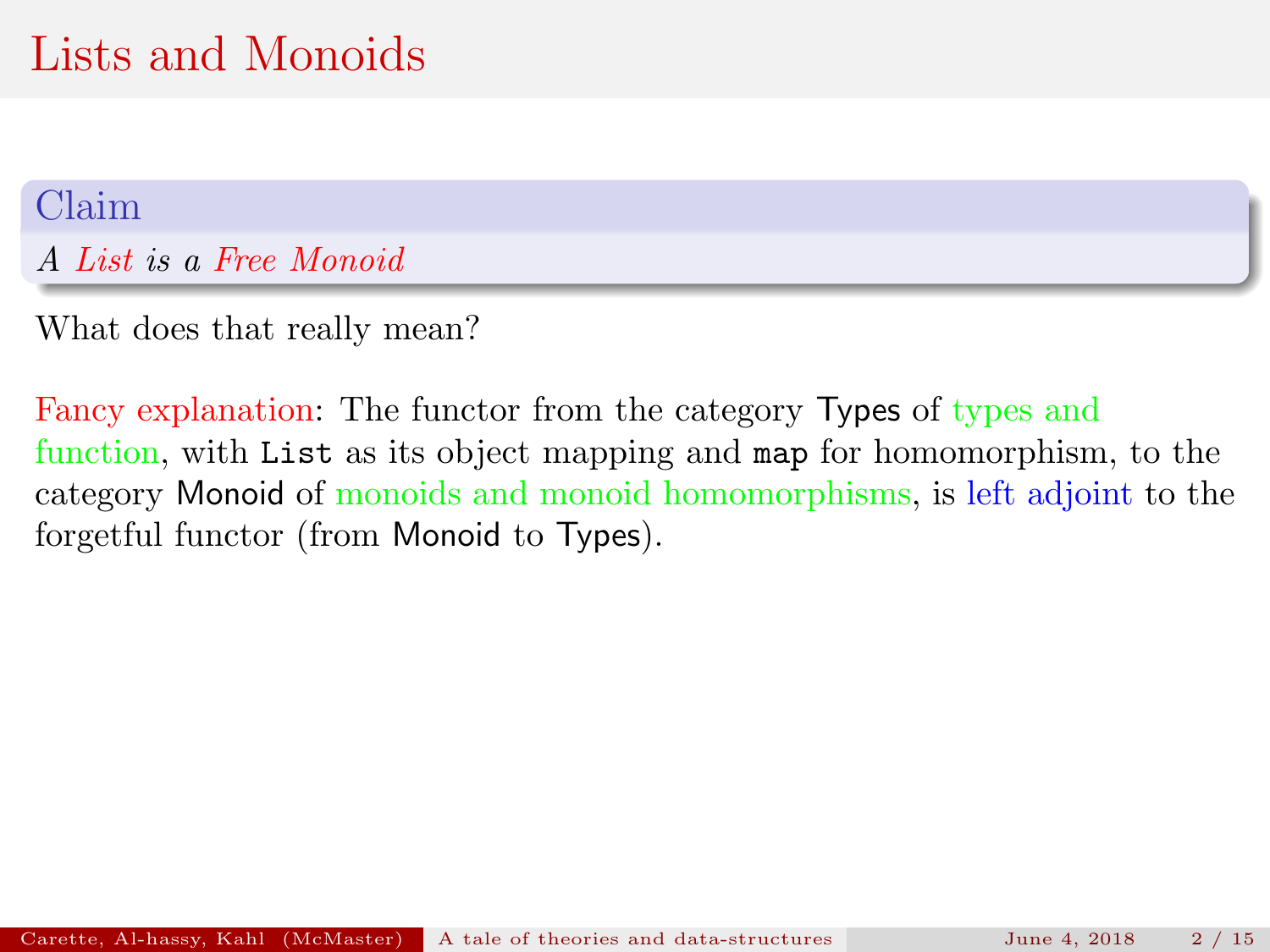#### Claim

A List is a Free Monoid

What does that really mean?

Fancy explanation: The functor from the category Types of types and function, with List as its object mapping and map for homomorphism, to the category Monoid of monoids and monoid homomorphisms, is left adjoint to the forgetful functor (from Monoid to Types).

List (equipped with constructors  $[]$ ,  $::$  and functions map,  $++$ , singleton, and foldr) is the language of monoids. In other words, List is the canonical term syntax for computing with monoids.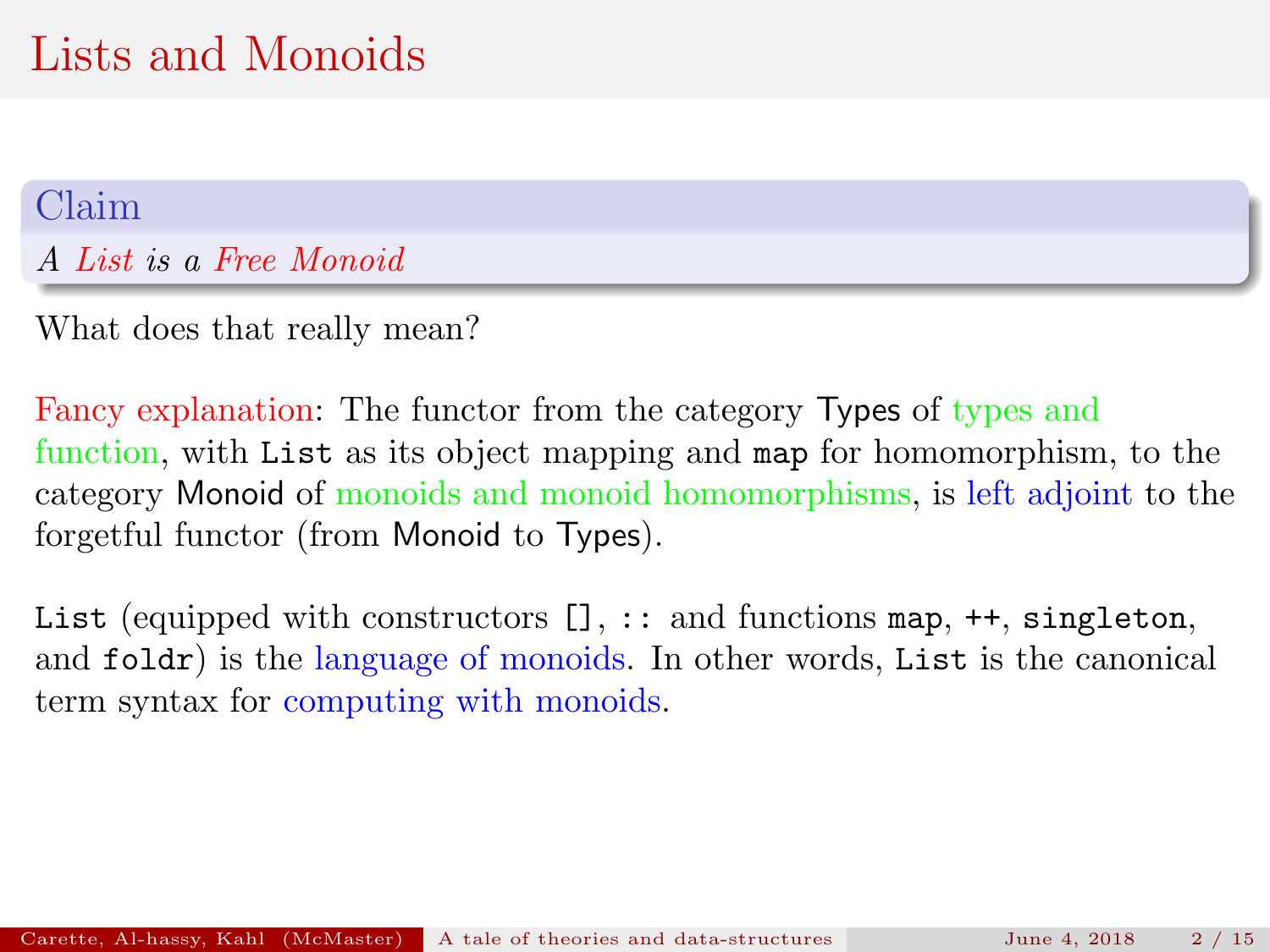#### Claim

A List is a Free Monoid

What does that really mean?

Fancy explanation: The functor from the category Types of types and function, with List as its object mapping and map for homomorphism, to the category Monoid of monoids and monoid homomorphisms, is left adjoint to the forgetful functor (from Monoid to Types).

List (equipped with constructors  $[]$ ,  $::$  and functions map,  $++$ , singleton, and foldr) is the language of monoids. In other words, List is the canonical term syntax for computing with monoids.

Why on earth would we care about that? Let's see!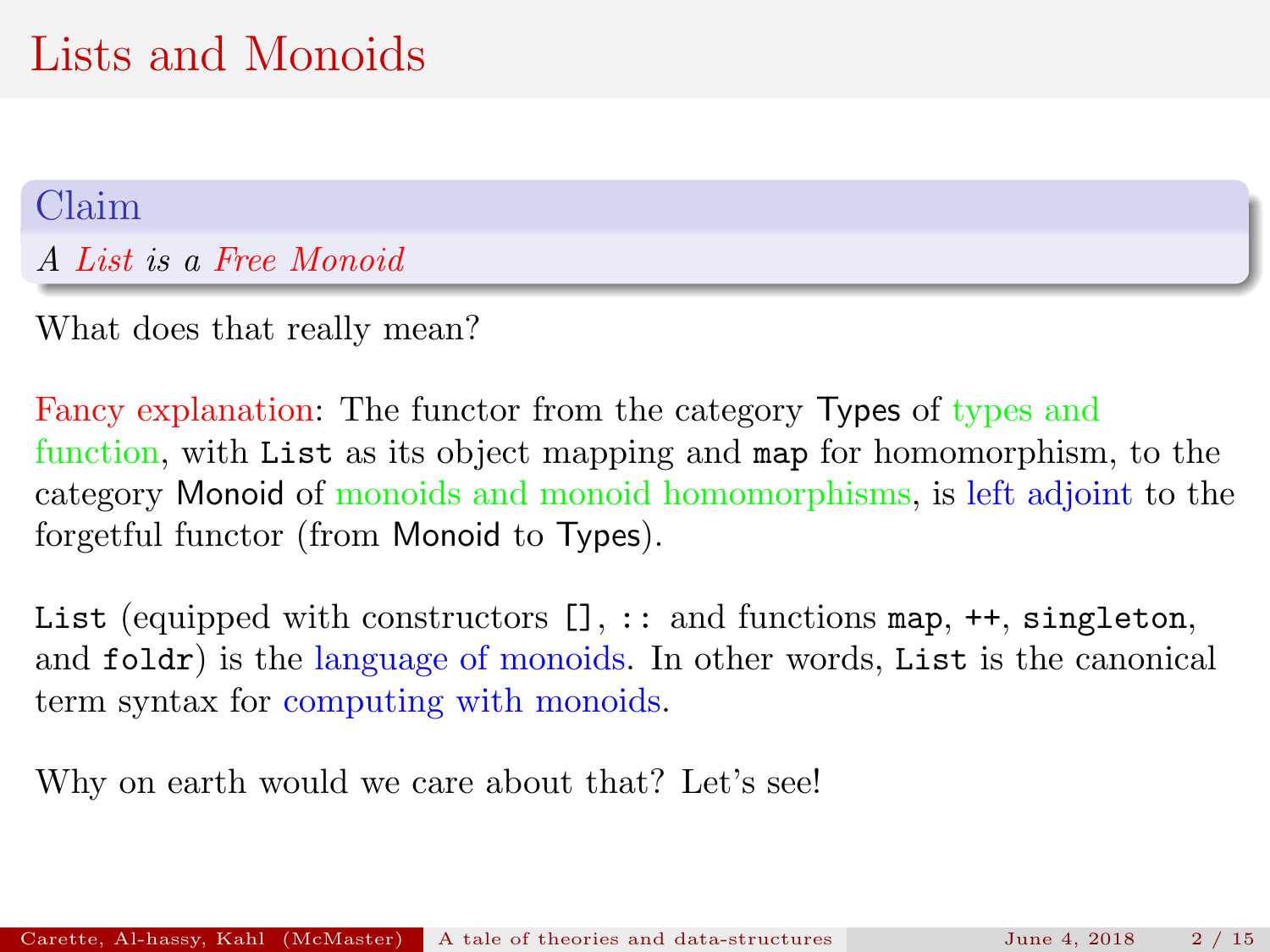### Non-categorical version

The requirements roughly translate to Monoid:

- Need a *container* C of  $\alpha$
- $\bullet$  with a distinguished container e devoid of  $\alpha$ 's
- a binary operation ∗ that puts two containers together
- such that e is a left/right unit for  $\ast$ .

Functor:

- A way to apply a  $(\alpha \rightarrow \beta)$  function to a C  $\alpha$  to get a C  $\beta$
- which "plays well" with  $\mathsf{id}, \circ \equiv \mathsf{and} *$ .

Adjunction:

- An operation singleton embedding an  $\alpha$  as a container  $C \alpha$
- an operation folder (over arbitrary Monoid)
- such that both operations "play well" with each other.

Extremely handy:

• Induction principle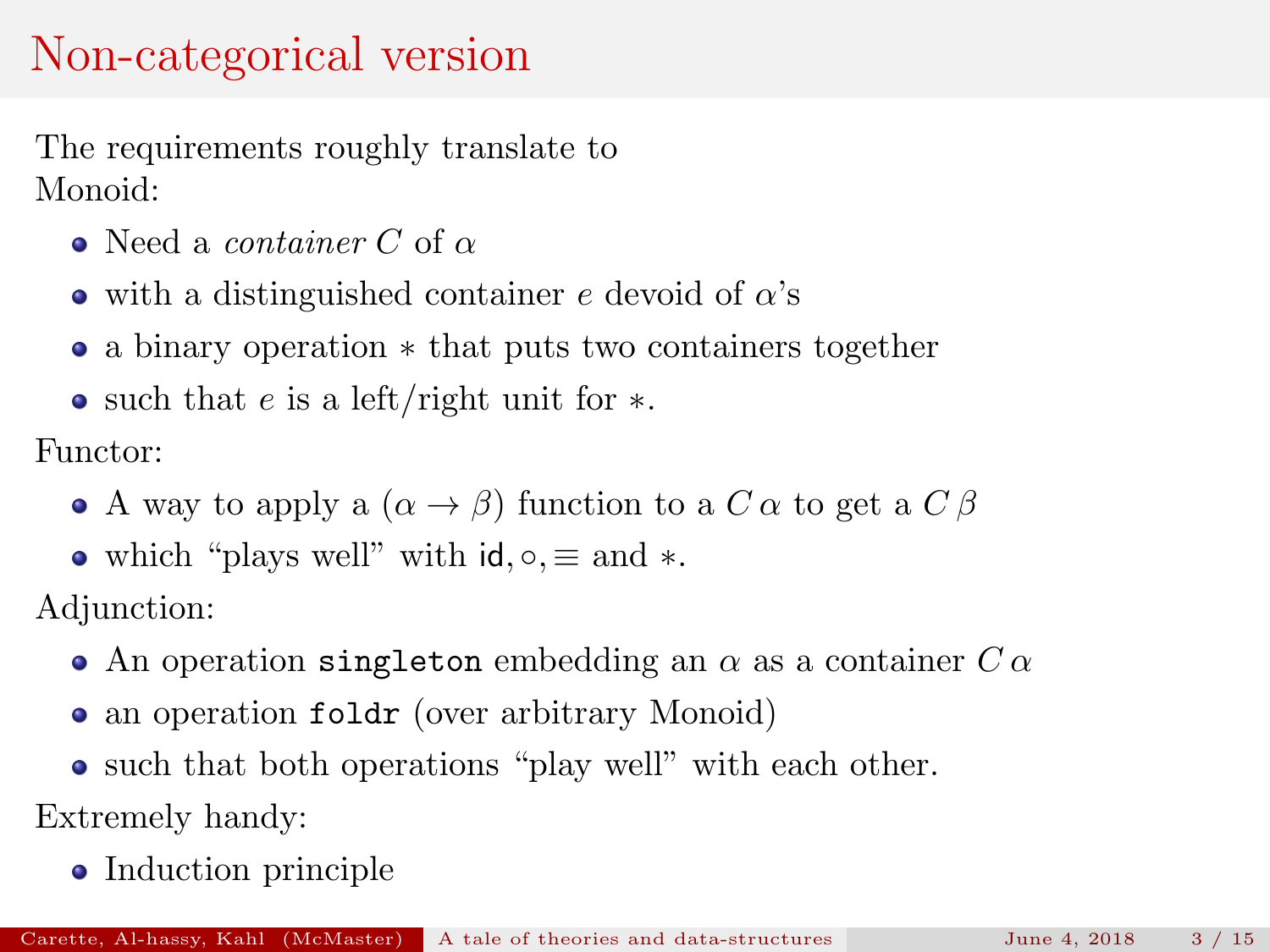### The plot thickens

Given an arbitrary type A :

| <b>Theory</b>          | Free Structure                      | CoFree       |
|------------------------|-------------------------------------|--------------|
| Carrier                | Identity $A$                        | Identity $A$ |
| Pointed                | Maybe $A$                           |              |
| Unary                  | Eventually A, $\mathbb{N} \times A$ | ?            |
| Involutive             | $A \uplus A$                        | $A \times A$ |
| Magma                  | Tree $A$                            | ?            |
| Semigroup              | NEList A                            |              |
| Monoid                 | List $A$                            | ?            |
| Left Unital Semigroup  | List $A \times \mathbb{N}$          | ?            |
| Right Unital Semigroup | $N \times$ List A                   | ?            |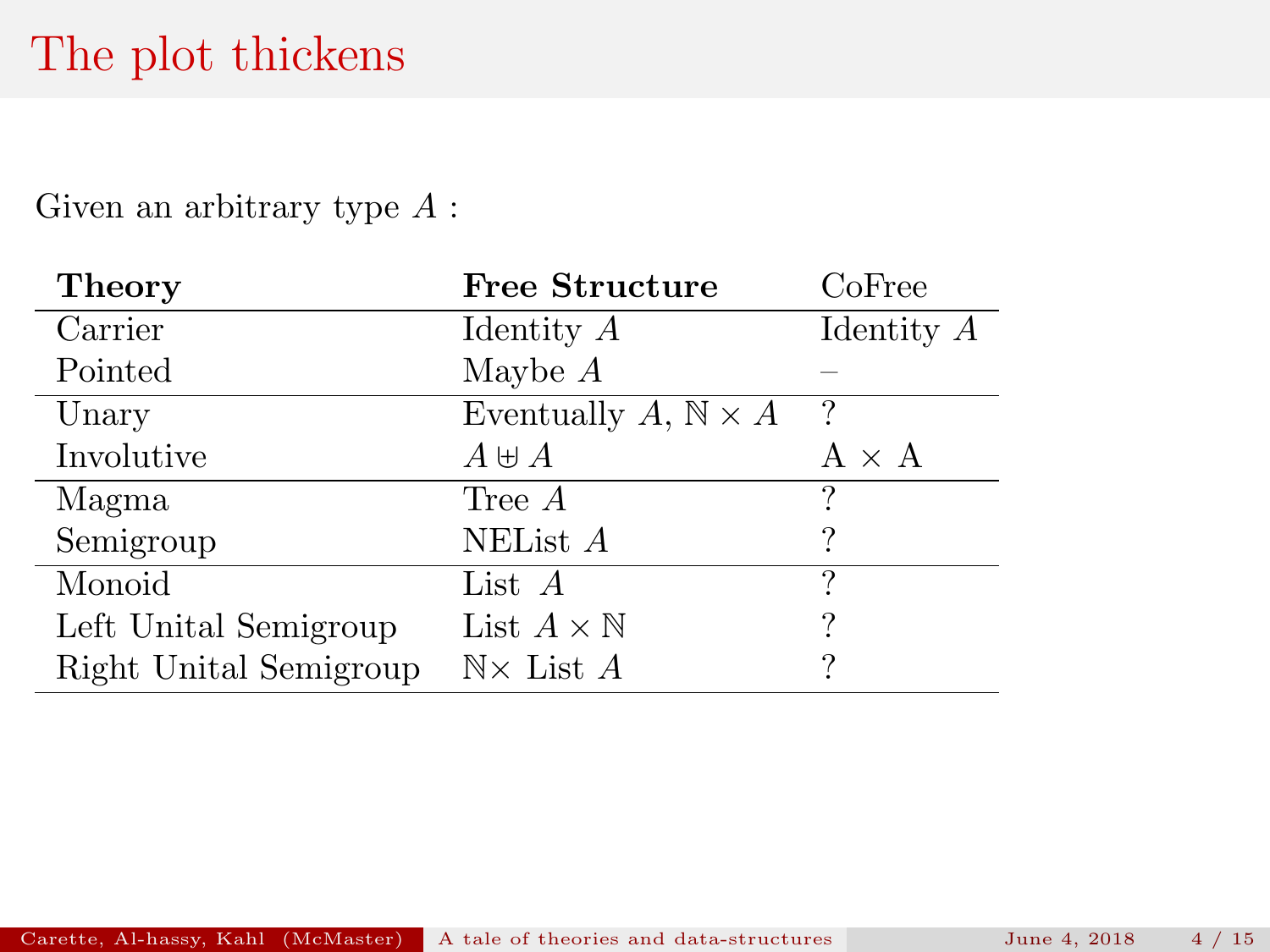### The plot thickens

Given an arbitrary type A :

| <b>Theory</b>          | <b>Free Structure</b>               | CoFree       |
|------------------------|-------------------------------------|--------------|
| Carrier                | Identity $A$                        | Identity $A$ |
| Pointed                | Maybe $A$                           |              |
| Unary                  | Eventually A, $\mathbb{N} \times A$ |              |
| Involutive             | $A \uplus A$                        | $A \times A$ |
| Magma                  | Tree $A$                            | 9            |
| Semigroup              | NEList $A$                          |              |
| Monoid                 | List $A$                            | ?            |
| Left Unital Semigroup  | List $A \times \mathbb{N}$          | ?            |
| Right Unital Semigroup | $\mathbb{N}\times$ List A           | ?            |

What is the Free Structure? It is "the" term language in normal form associated to the theory.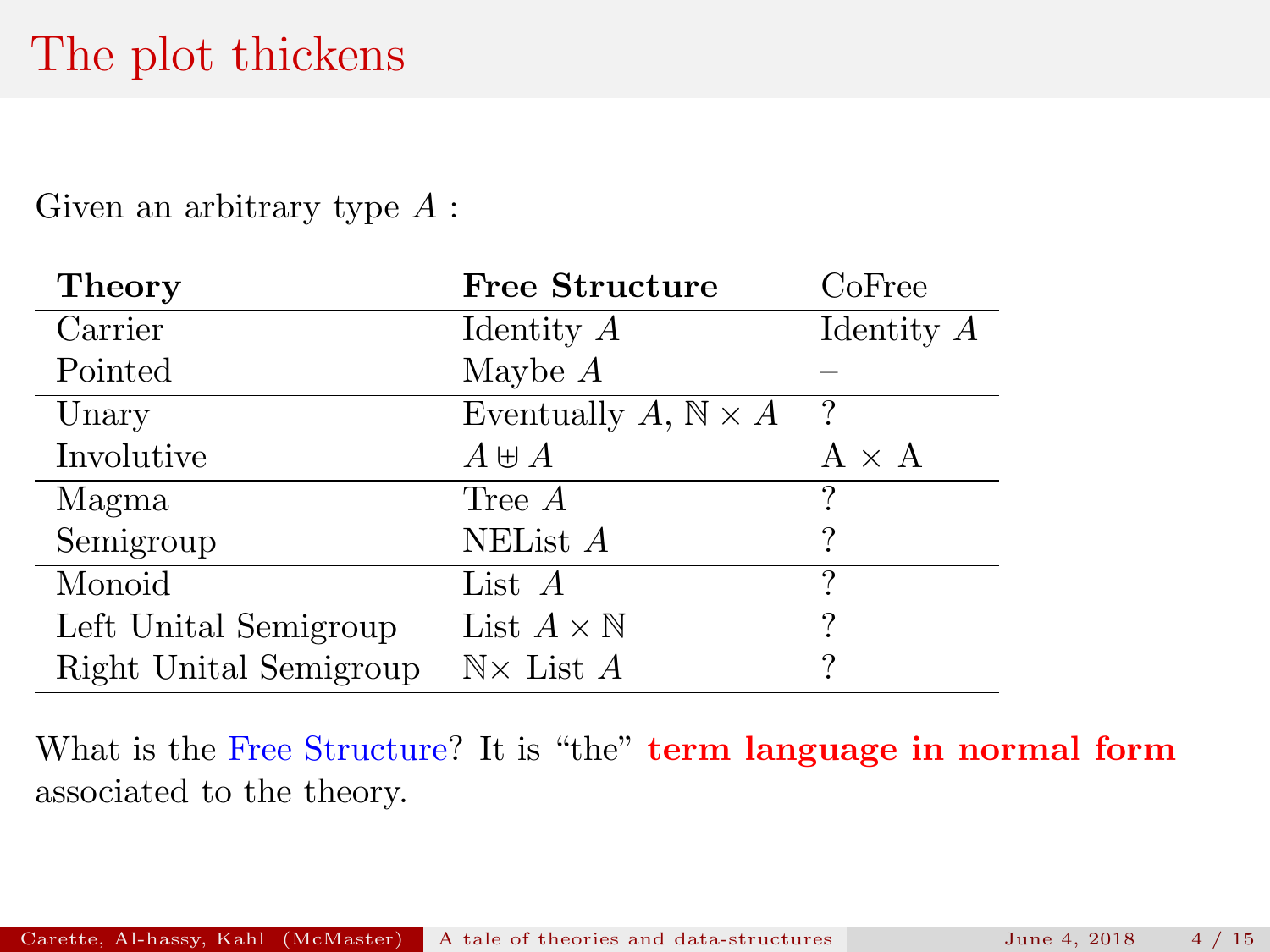Benefits of the formal approach:

- Obvious: Dispell silly conjectures/errors
- Discover some neat relationships between algebraic theories and data-structures
- fold (aka the counit)
- Induction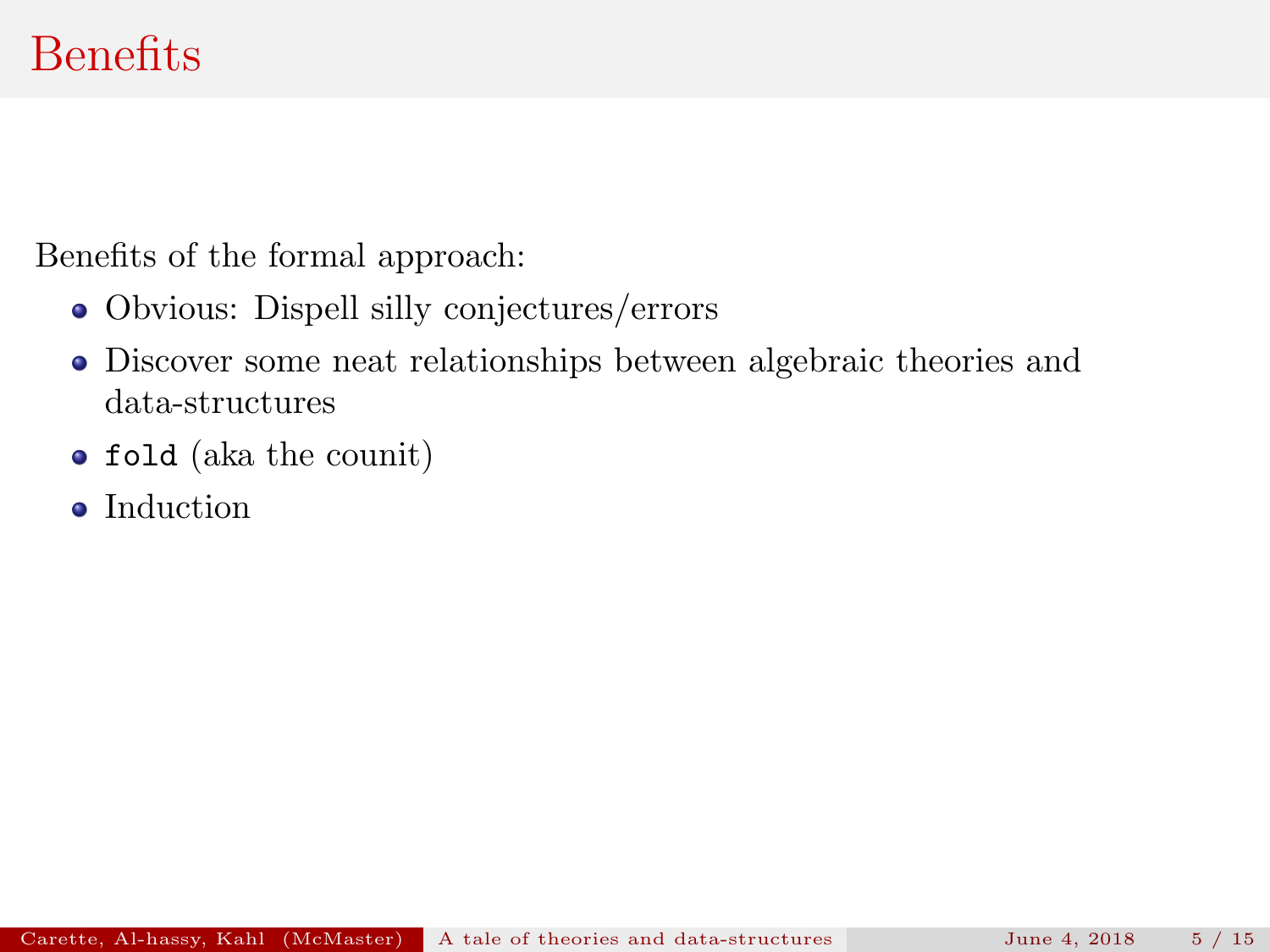Benefits of the formal approach:

- Obvious: Dispell silly conjectures/errors
- Discover some neat relationships between algebraic theories and data-structures
- fold (aka the counit)
- Induction

Examples: counit for Unary, Involutive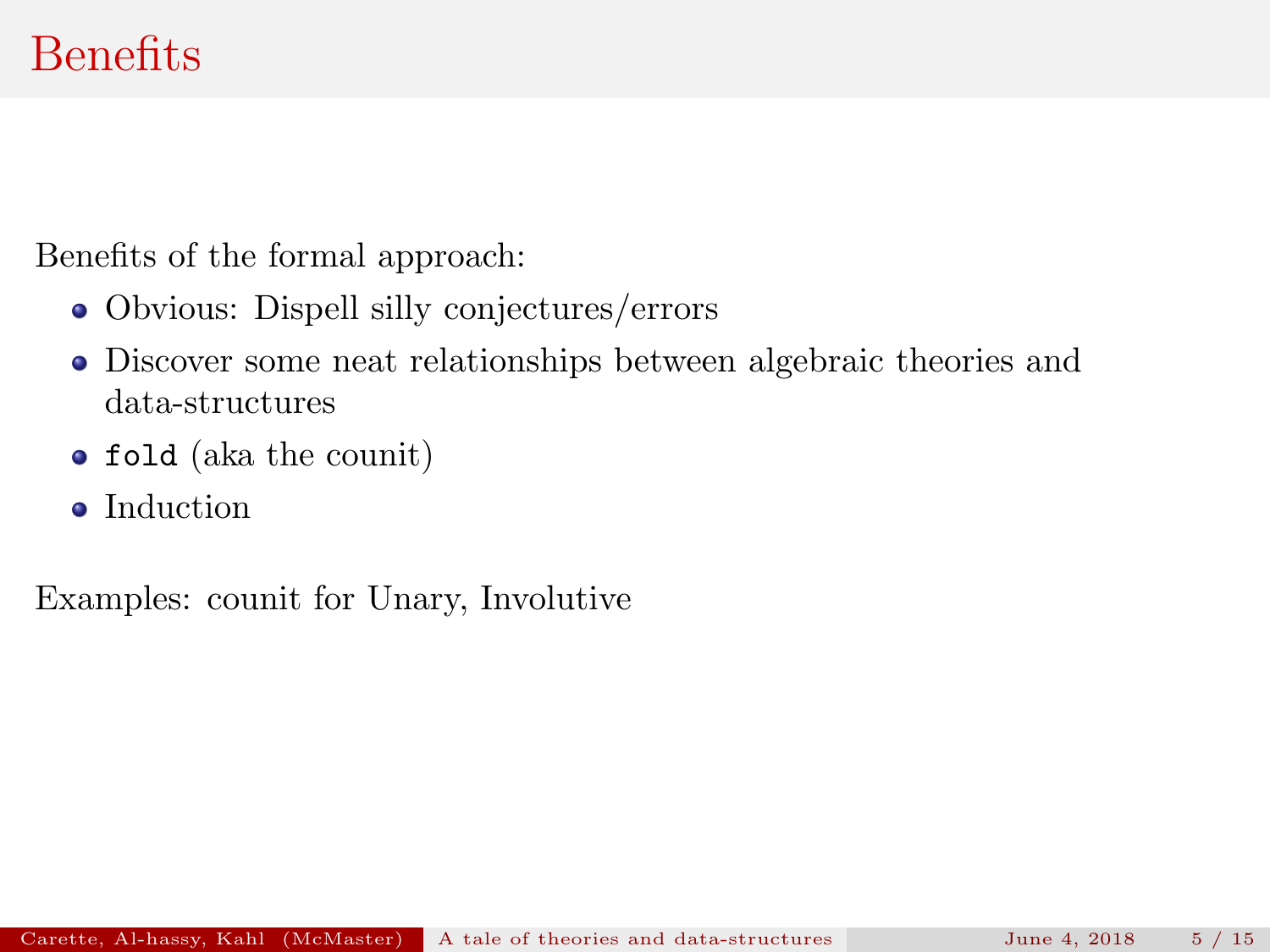### Extending the tale

Given an arbitrary type A :

| Theory                  | <b>Free Structure</b>      |
|-------------------------|----------------------------|
| Carrier                 | Identity A                 |
| Pointed                 | Maybe $A$                  |
| Unary                   | $\mathbb{N} \times A$      |
| Involutive              | $A \boxplus A$             |
| Magma                   | Tree A                     |
| Semigroup               | NEList A                   |
| Monoid                  | List A                     |
| Left Unital Semigroup   | List $A \times \mathbb{N}$ |
| Right Unital Semigroup  | $N \times$ List A          |
| Commutative Monoid      | ?                          |
| Group                   | ?                          |
| Abelian Group           |                            |
| Idempotent Comm. Monoid | ?                          |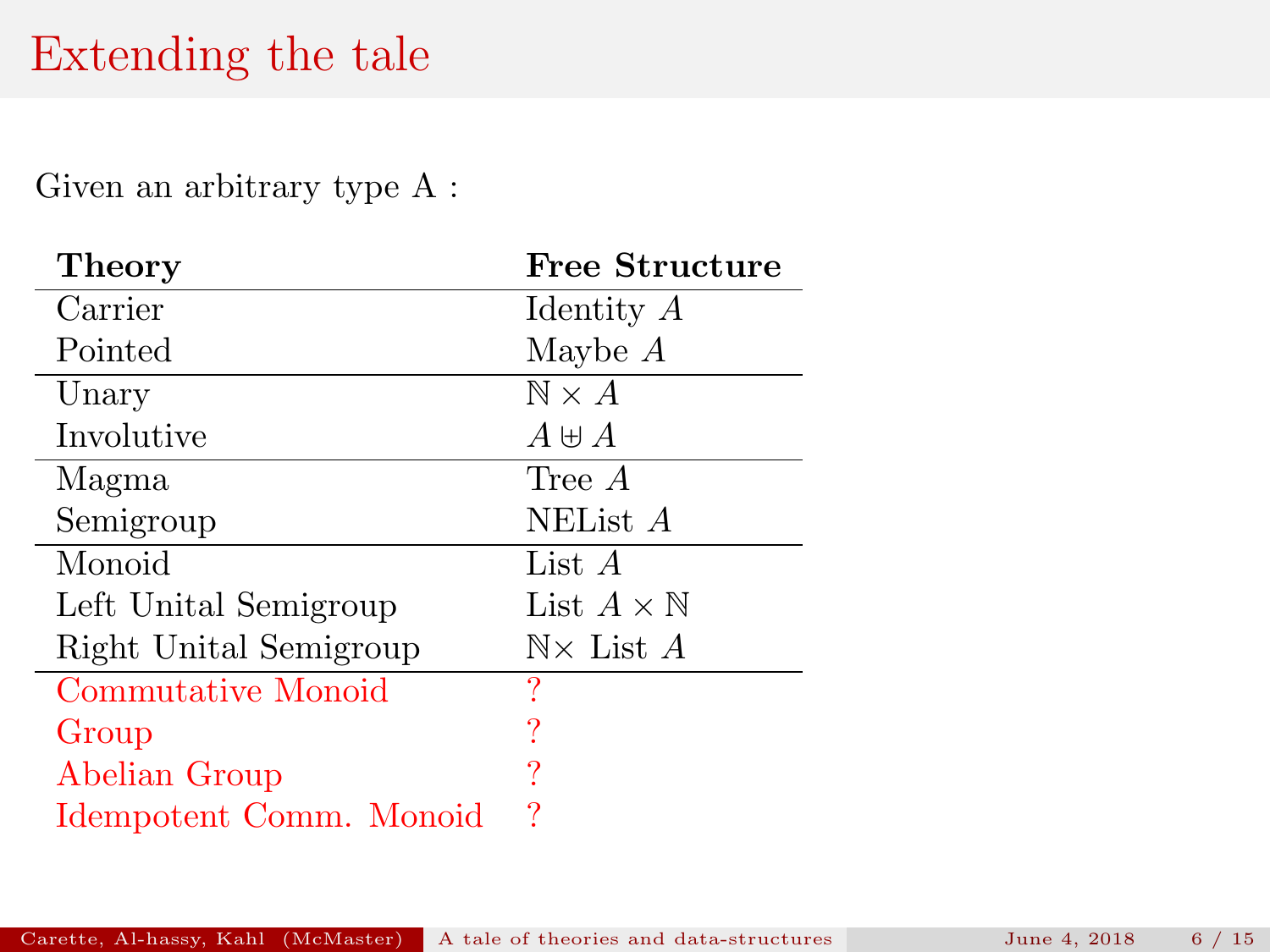#### Definition

A Bag (over a type A) is an unordered finite collection of x where  $x : A$ .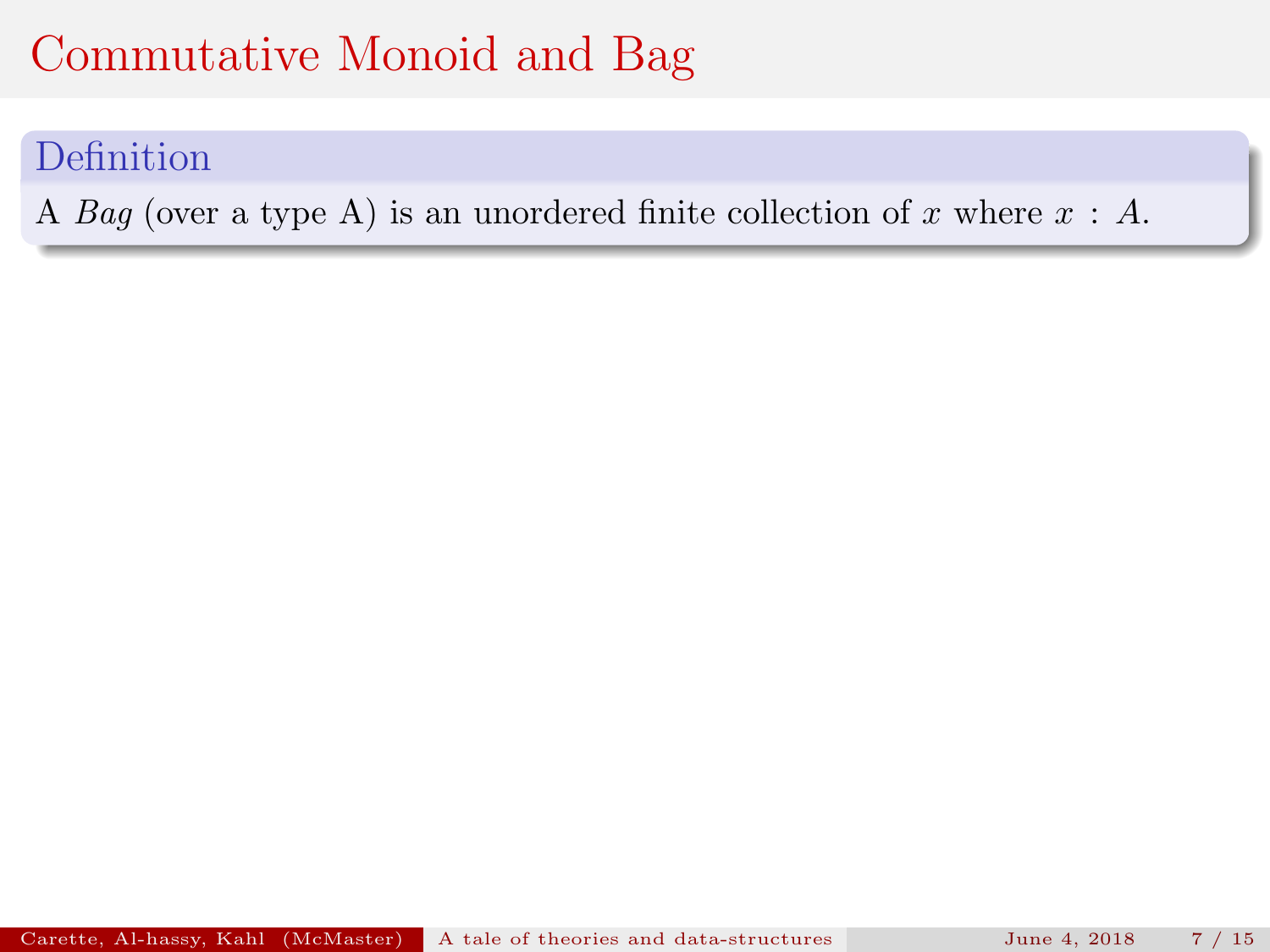#### Definition

A Bag (over a type A) is an unordered finite collection of x where  $x : A$ .

Implementation?

• Inductive type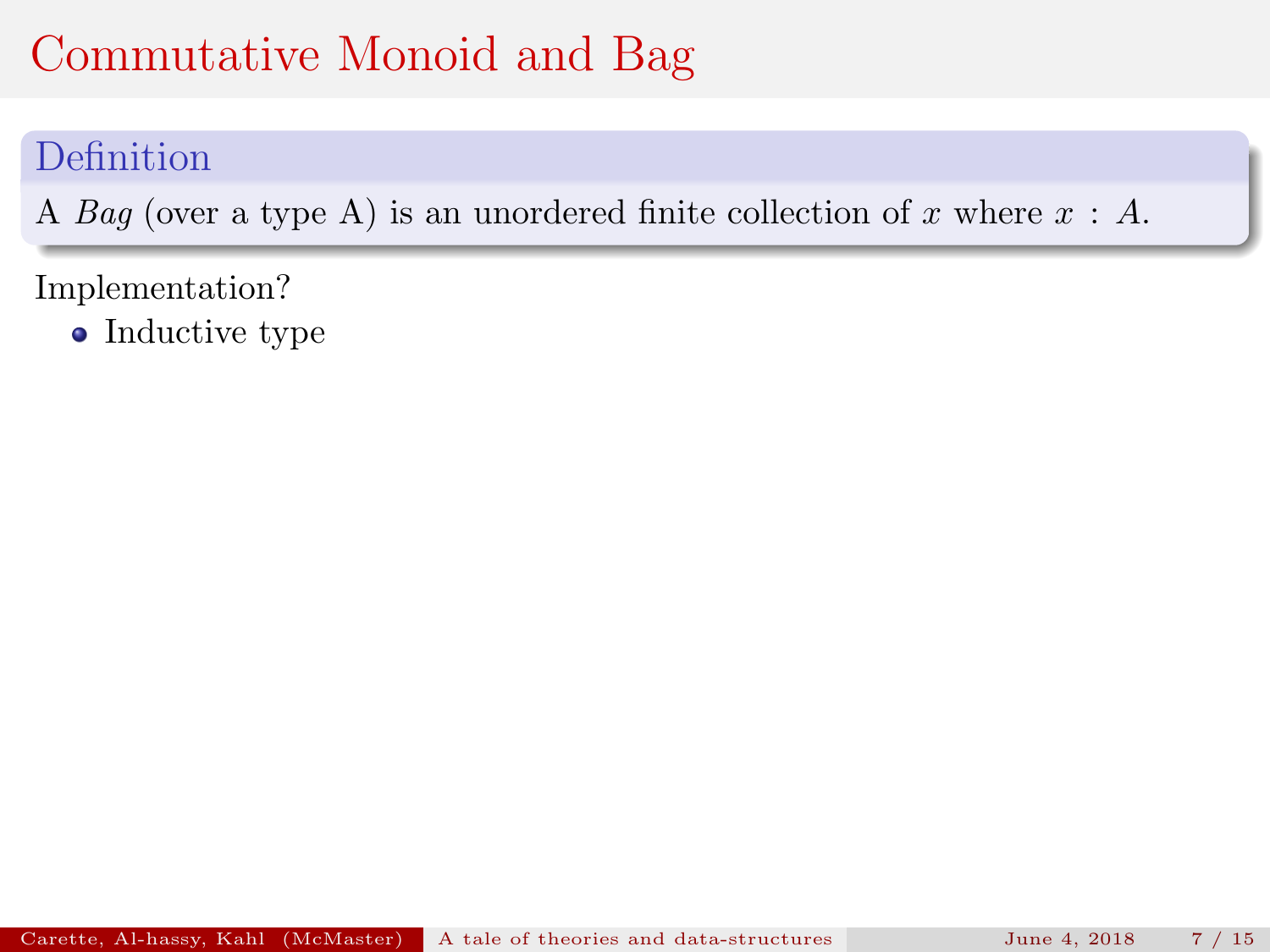#### Definition

A Bag (over a type A) is an unordered finite collection of x where  $x : A$ .

- Inductive type
	- Ordered!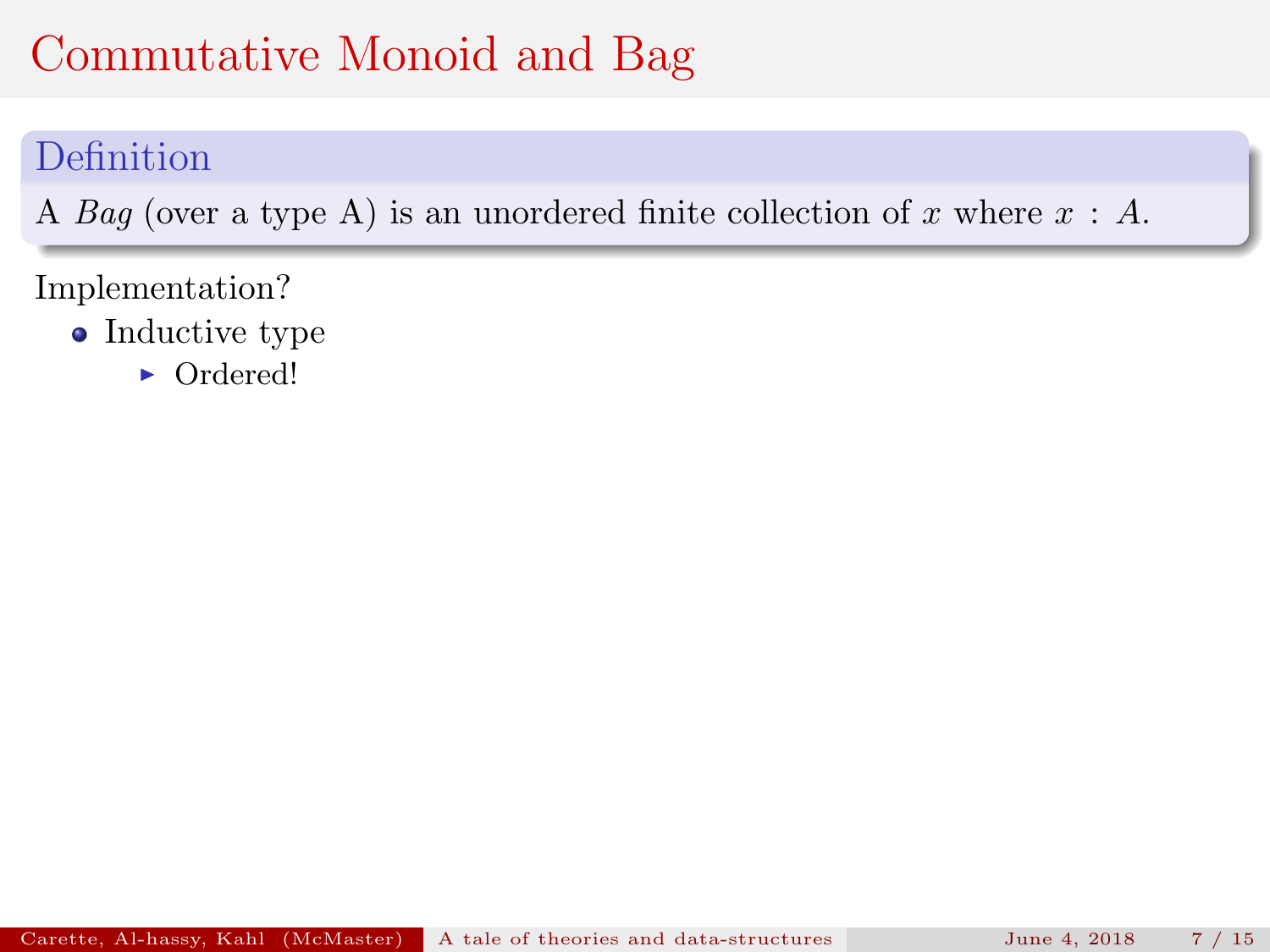#### Definition

A Bag (over a type A) is an unordered finite collection of x where  $x : A$ .

- Inductive type
	- Ordered!
- $\bullet$   $A \to \mathbb{N}$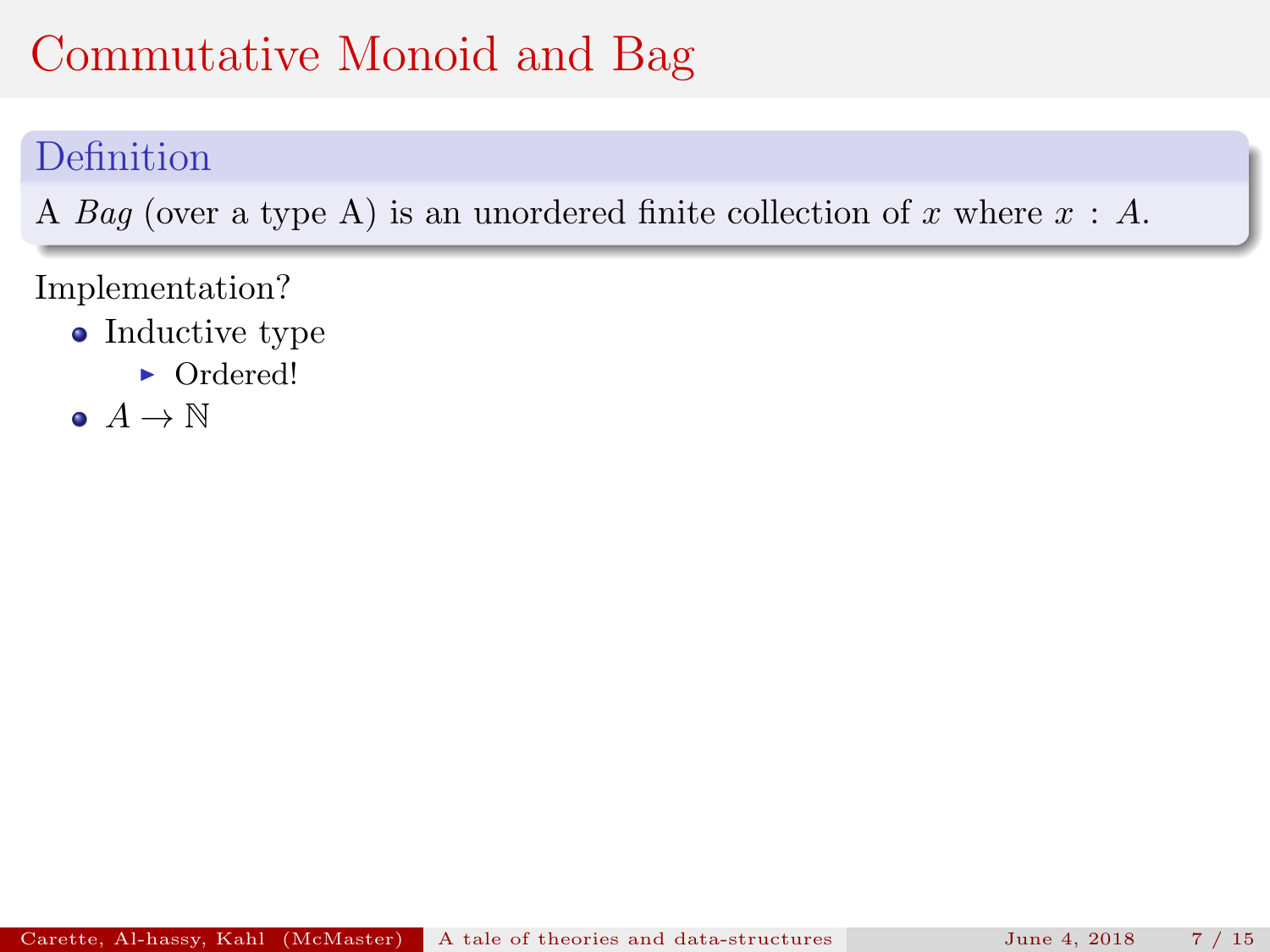### Definition

A Bag (over a type A) is an unordered finite collection of x where  $x : A$ .

- Inductive type
	- Ordered!
- $\bullet$   $A \rightarrow \mathbb{N}$ 
	- $\blacktriangleright$  No finite support!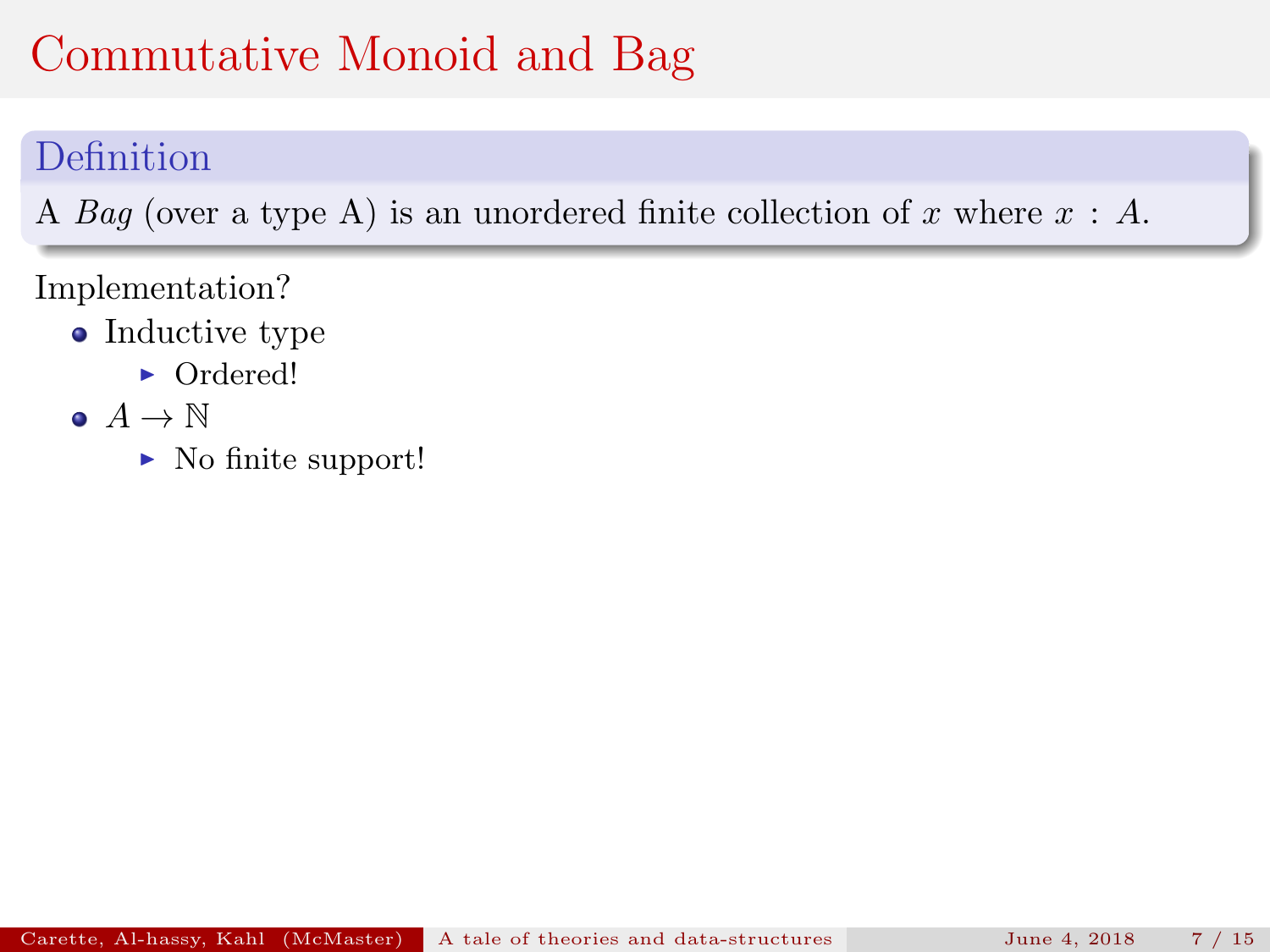### Definition

A Bag (over a type A) is an unordered finite collection of x where  $x : A$ .

- Inductive type
	- Ordered!
- $\bullet$   $A \rightarrow \mathbb{N}$ 
	- $\blacktriangleright$  No finite support!
- $\bullet$  A  $\rightarrow$  N plus finite support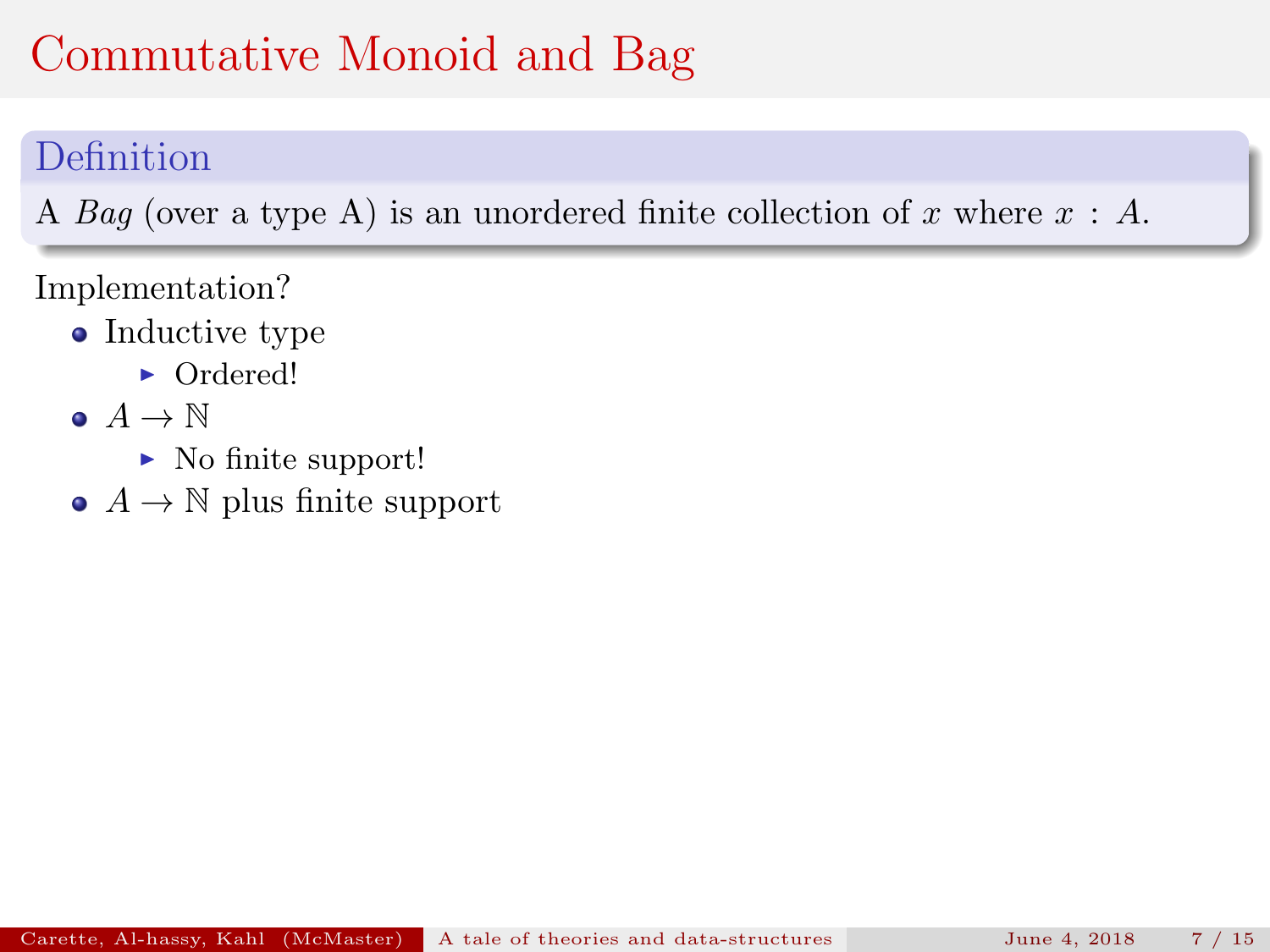### Definition

A Bag (over a type A) is an unordered finite collection of x where  $x : A$ .

- Inductive type
	- Ordered!
- $\bullet$   $A \rightarrow \mathbb{N}$ 
	- $\blacktriangleright$  No finite support!
- $\bullet$  A  $\rightarrow$  N plus finite support
	- $\blacktriangleright$  "Finite support" is hard to say constructively ...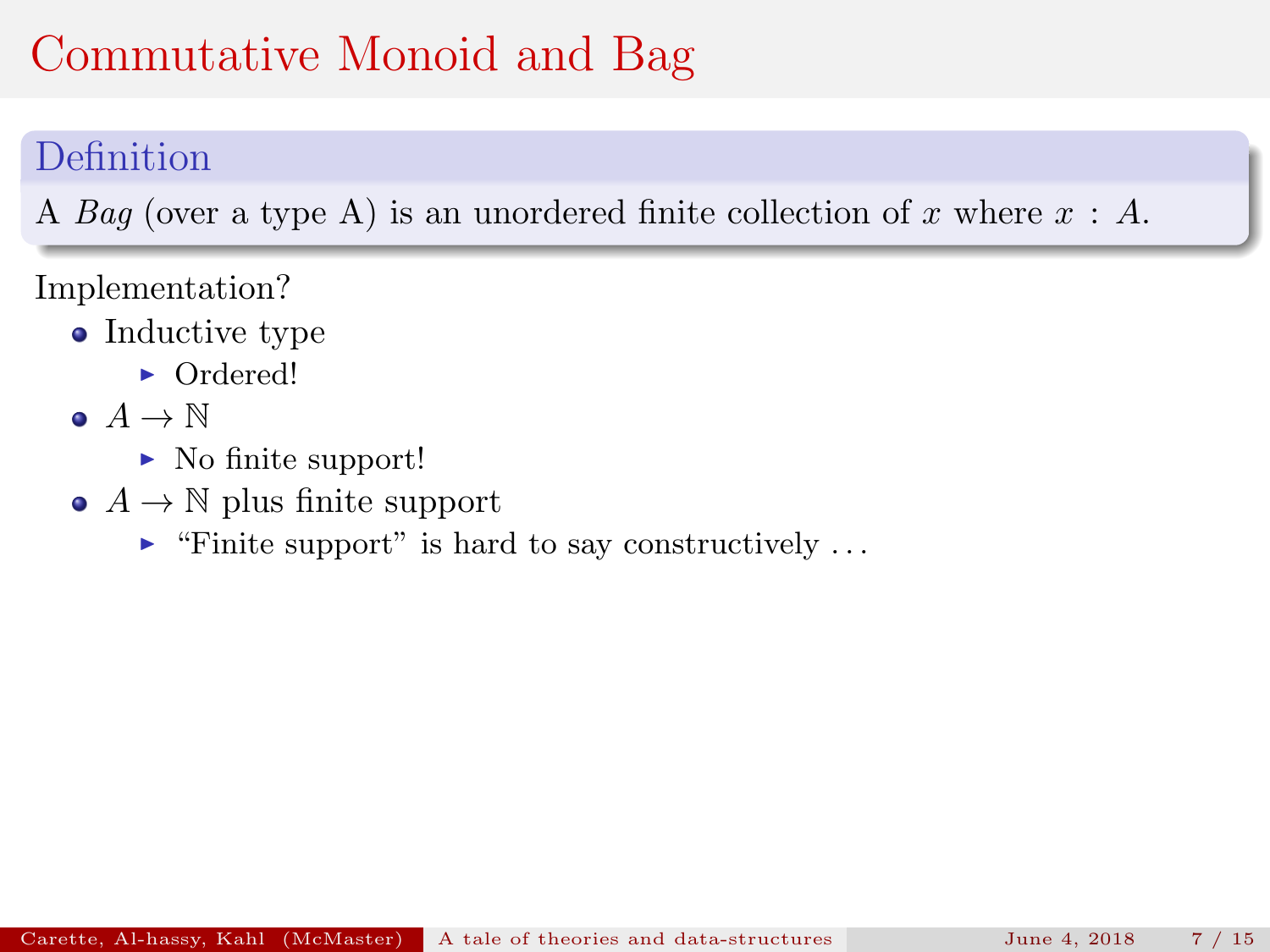### Definition

A Bag (over a type A) is an unordered finite collection of x where  $x : A$ .

- Inductive type
	- Ordered!
- $\bullet$   $A \rightarrow \mathbb{N}$ 
	- $\blacktriangleright$  No finite support!
- $\bullet$  A  $\rightarrow$  N plus finite support
	- $\blacktriangleright$  "Finite support" is hard to say constructively ...
	- $\triangleright$  Summing over all elements of A is even harder ...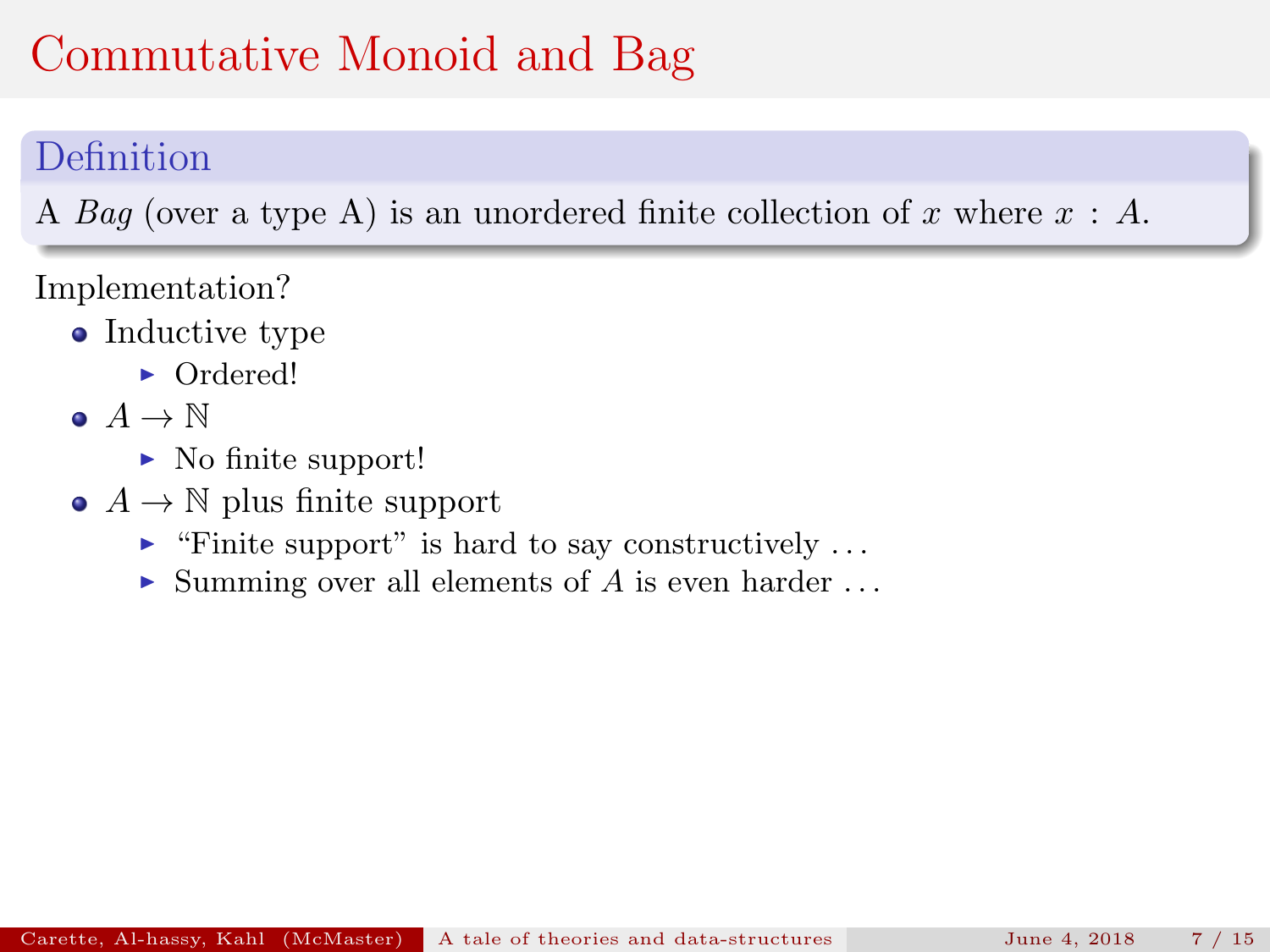#### Definition

A Bag (over a type A) is an unordered finite collection of x where  $x : A$ .

- Inductive type
	- Ordered!
- $\bullet$   $A \rightarrow \mathbb{N}$ 
	- $\blacktriangleright$  No finite support!
- $\bullet$  A  $\rightarrow$  N plus finite support
	- $\blacktriangleright$  "Finite support" is hard to say constructively ...
	- $\triangleright$  Summing over all elements of A is even harder ...
	- $\triangleright$  Can build a decidable equiv. relation on A from  $A \to \mathbb{N}!$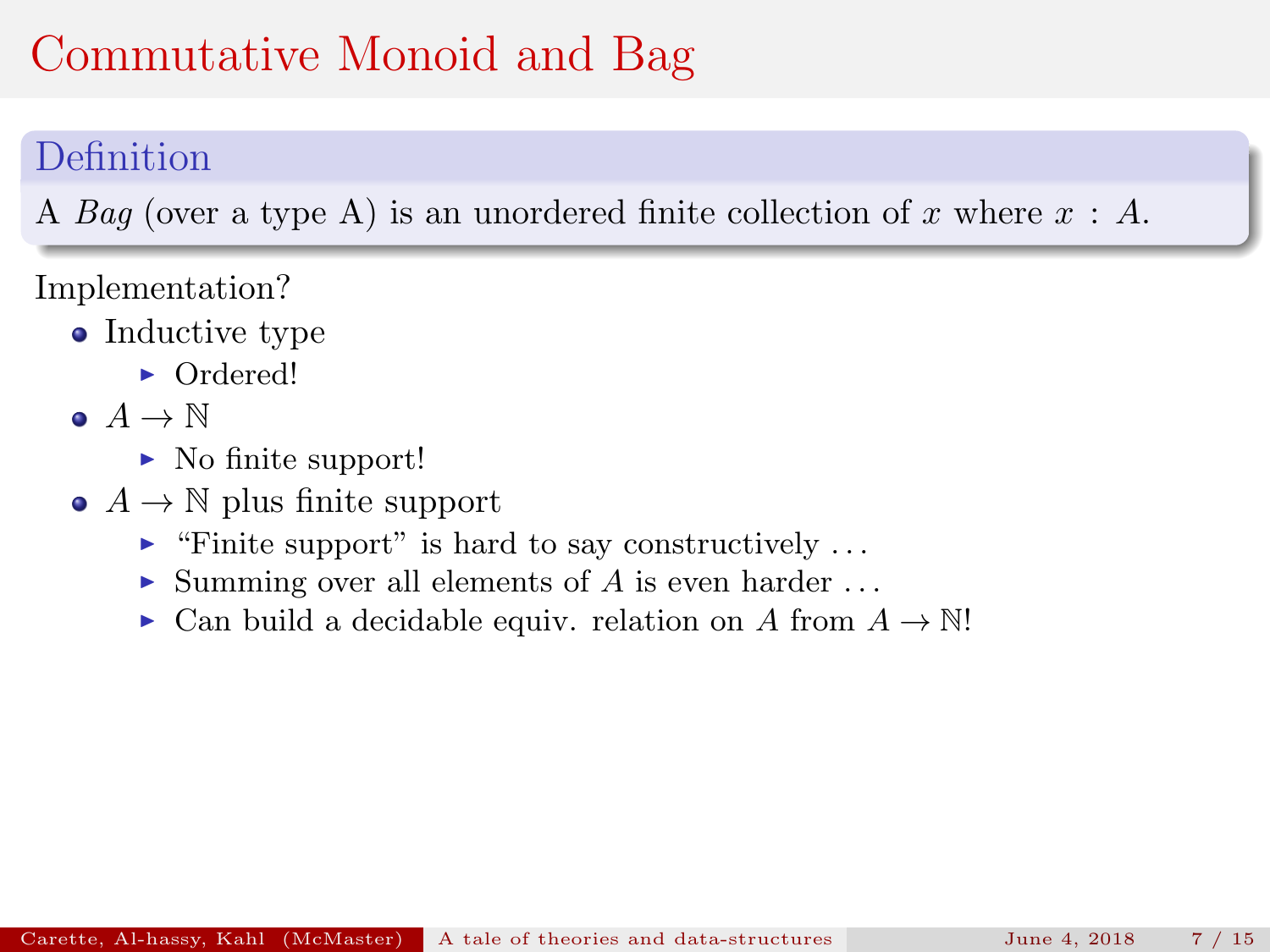### Definition

A Bag (over a type A) is an unordered finite collection of x where  $x : A$ .

- Inductive type
	- Ordered!
- $\bullet$   $A \rightarrow \mathbb{N}$ 
	- $\blacktriangleright$  No finite support!
- $\bullet$  A  $\rightarrow$  N plus finite support
	- $\blacktriangleright$  "Finite support" is hard to say constructively ...
	- $\triangleright$  Summing over all elements of A is even harder ...
	- ► Can build a decidable equiv. relation on A from  $A \to \mathbb{N}!$
- List A up to bag-equality (aka permutations)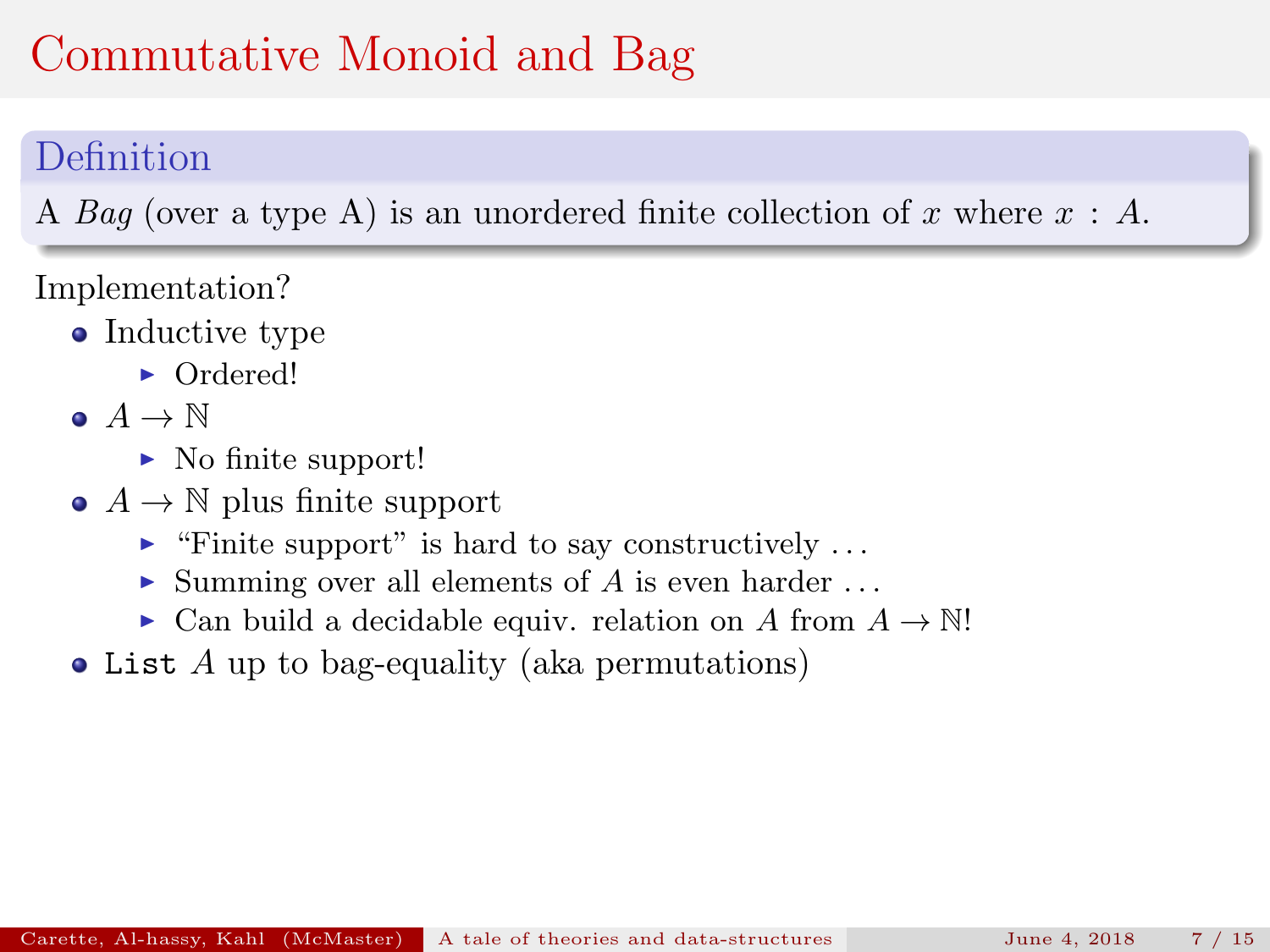### Definition

A Bag (over a type A) is an unordered finite collection of x where  $x : A$ .

- Inductive type
	- Ordered!
- $\bullet$   $A \rightarrow \mathbb{N}$ 
	- $\blacktriangleright$  No finite support!
- $\bullet$  A  $\rightarrow$  N plus finite support
	- $\blacktriangleright$  "Finite support" is hard to say constructively ...
	- $\blacktriangleright$  Summing over all elements of A is even harder ...
	- ► Can build a decidable equiv. relation on A from  $A \to \mathbb{N}!$
- List A up to bag-equality (aka permutations)
	- $\blacktriangleright$  almost works!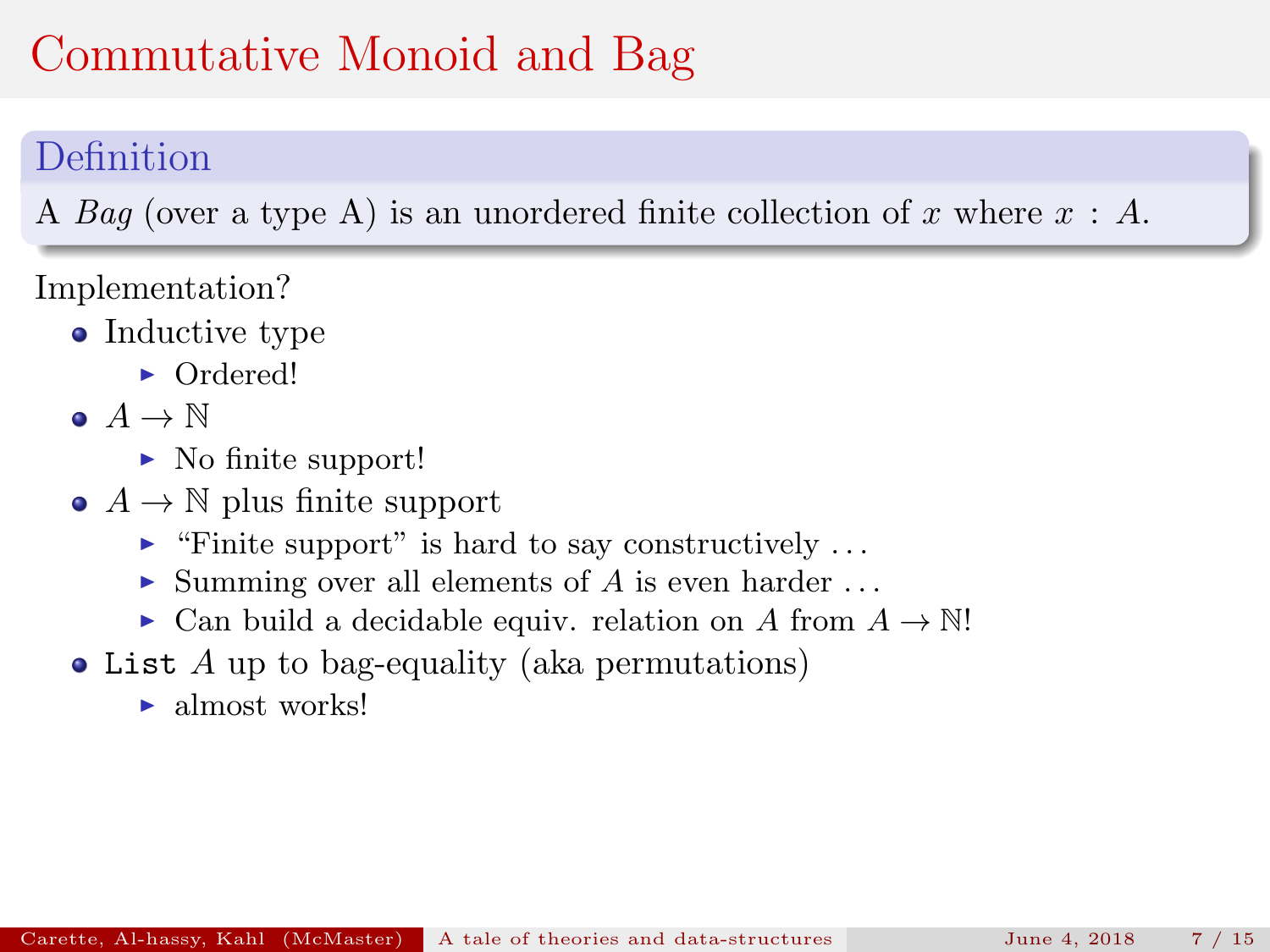### Definition

A Bag (over a type A) is an unordered finite collection of x where  $x : A$ .

- Inductive type
	- Ordered!
- $\bullet$   $A \rightarrow \mathbb{N}$ 
	- $\blacktriangleright$  No finite support!
- $\bullet$  A  $\rightarrow$  N plus finite support
	- $\blacktriangleright$  "Finite support" is hard to say constructively ...
	- $\triangleright$  Summing over all elements of A is even harder ...
	- $\triangleright$  Can build a decidable equiv. relation on A from  $A \to \mathbb{N}!$
- List A up to bag-equality (aka permutations)
	- $\blacktriangleright$  almost works!
	- $\triangleright$  Commutative Monoid uses  $\equiv$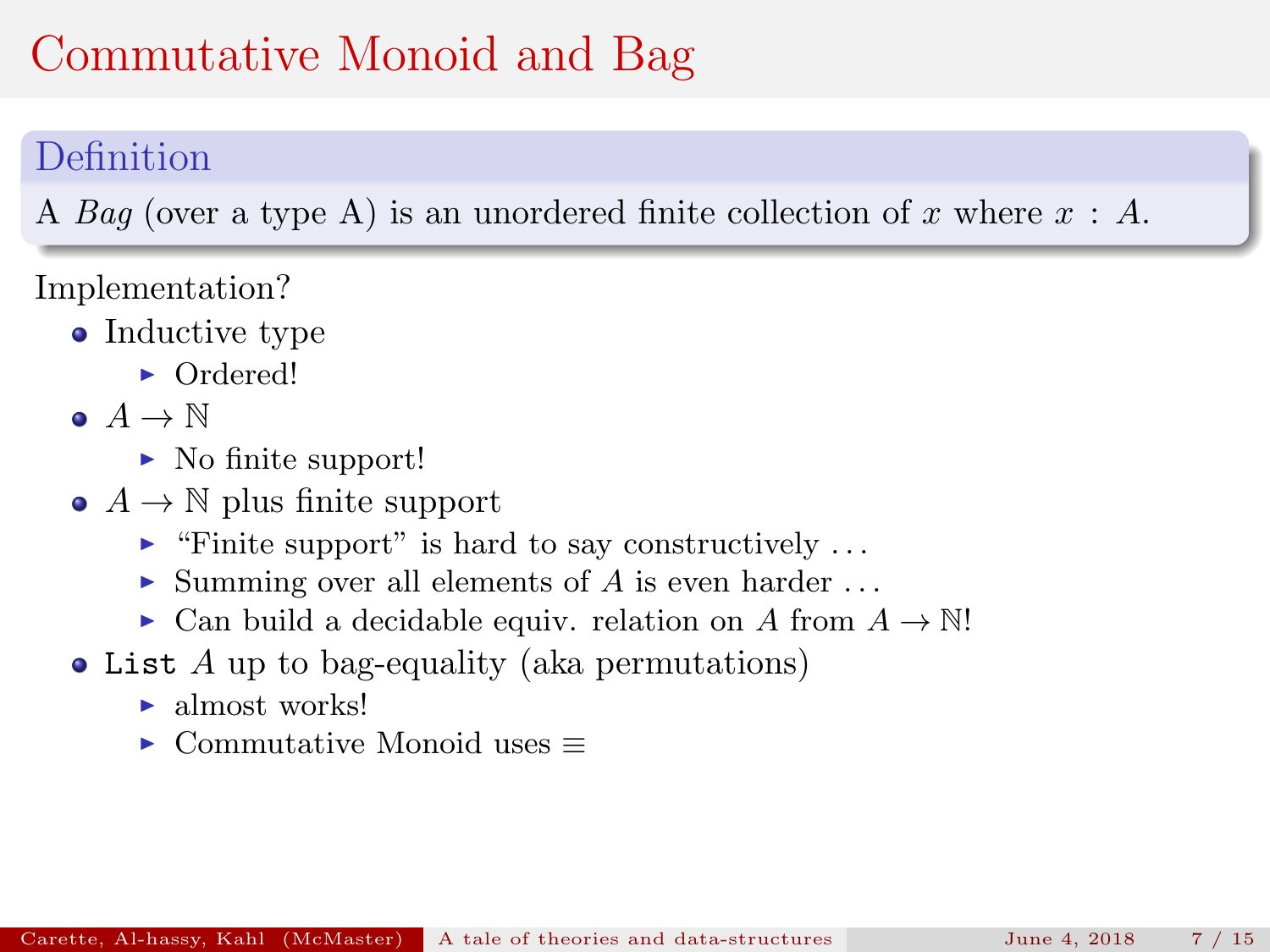### Definition

A Bag (over a type A) is an unordered finite collection of x where  $x : A$ .

Implementation?

- Inductive type
	- Ordered!
- $\bullet$   $A \rightarrow \mathbb{N}$ 
	- $\blacktriangleright$  No finite support!
- $\bullet$  A  $\rightarrow$  N plus finite support
	- $\blacktriangleright$  "Finite support" is hard to say constructively ...
	- $\triangleright$  Summing over all elements of A is even harder ...
	- $\triangleright$  Can build a decidable equiv. relation on A from  $A \to \mathbb{N}!$
- List A up to bag-equality (aka permutations)
	- $\blacktriangleright$  almost works!
	- $\triangleright$  Commutative Monoid uses  $\equiv$

#### Theorem (Within Martin-Löf Type Theory)

There's no free functor from Types to Commutative Monoids using  $\equiv$ .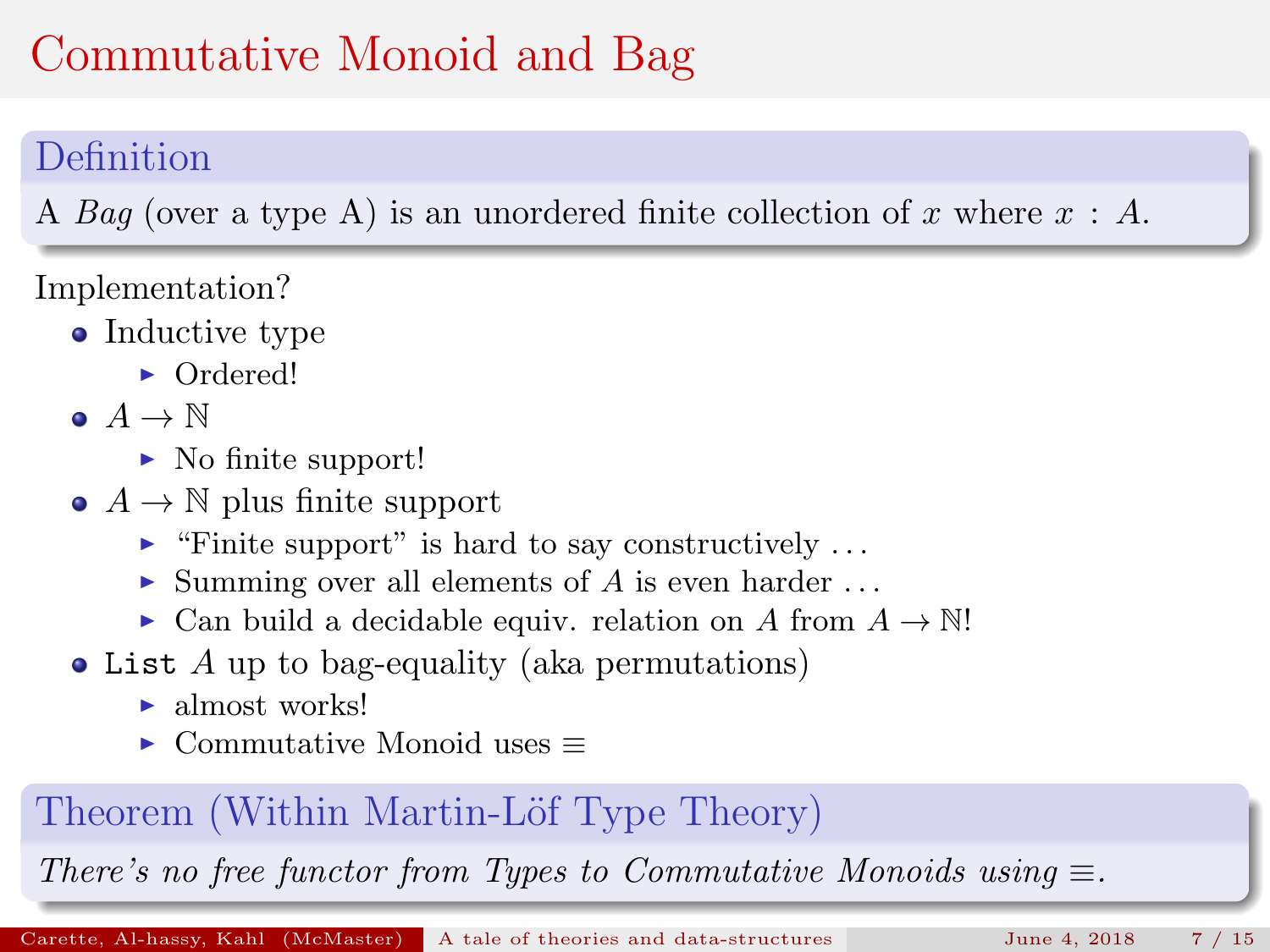#### Definition

A DBag over a type A with dec.  $=$  is an unordered collection of x where  $x : A$ .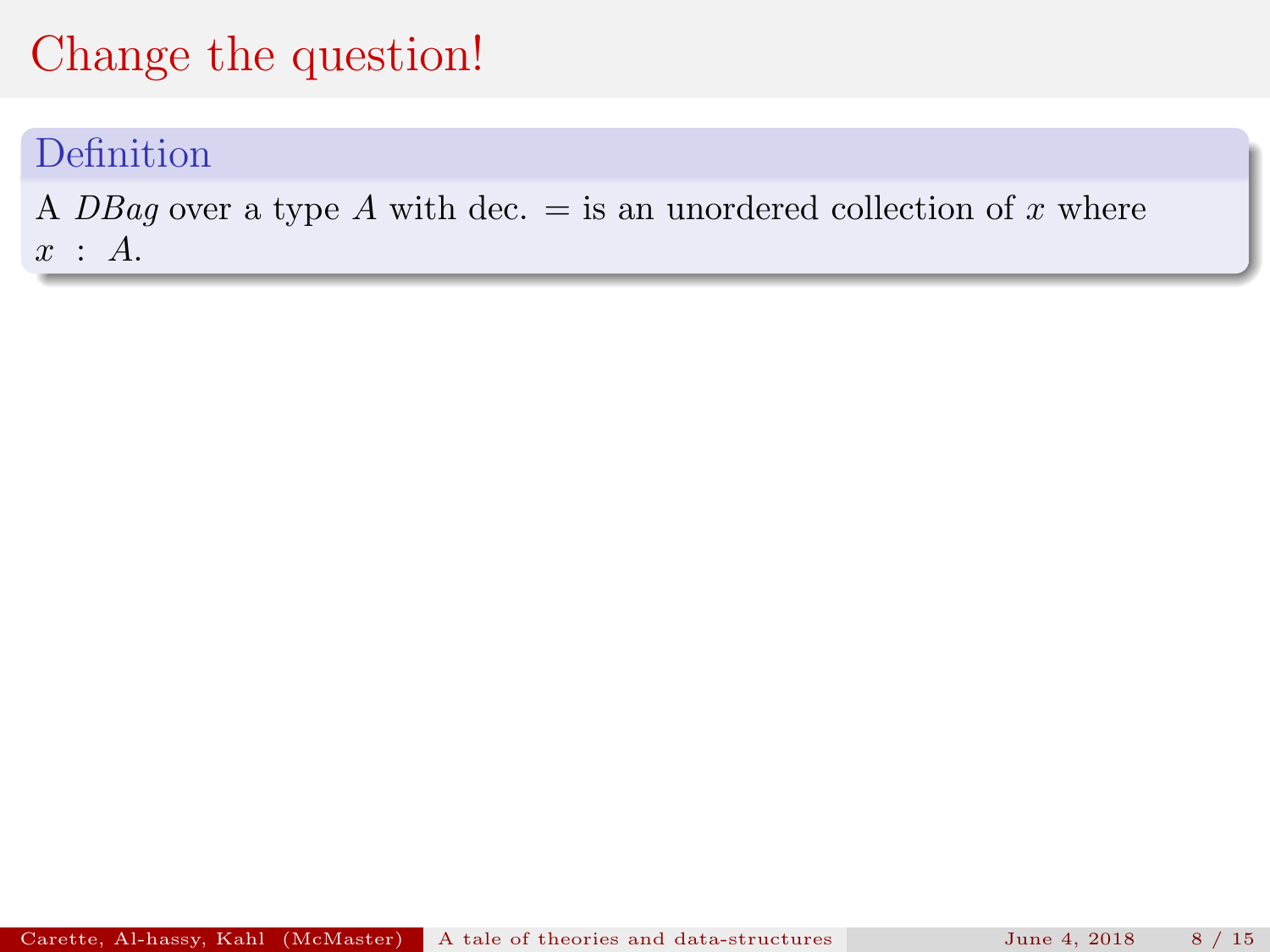#### Definition

A DBag over a type A with dec.  $=$  is an unordered collection of x where  $x : A$ .

#### Definition

A Bag over a setoid A is an unordered collection of x where  $x$ : Carrier A.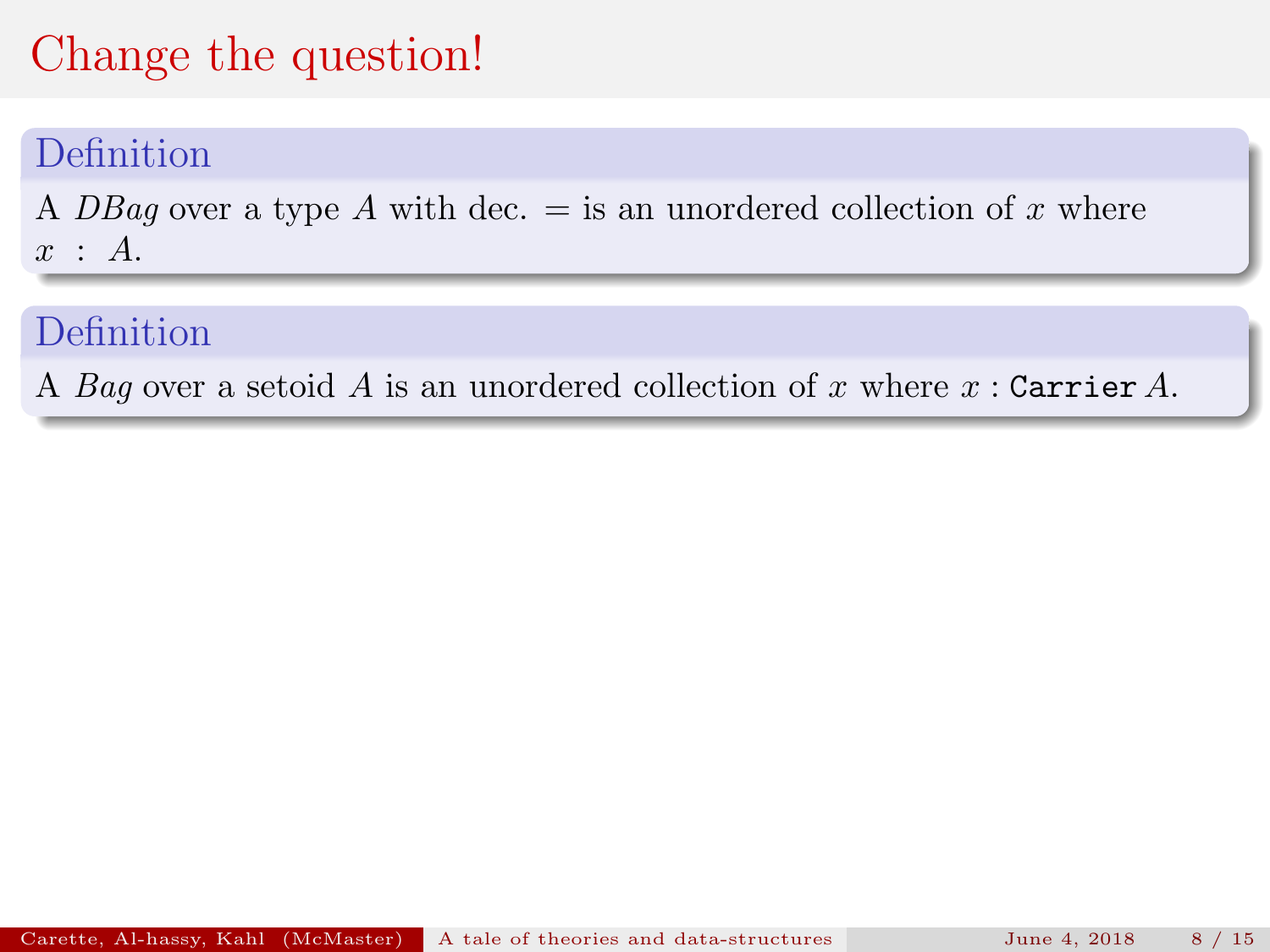#### Definition

A DBag over a type A with dec.  $=$  is an unordered collection of x where  $x : A$ .

### Definition

A Bag over a setoid A is an unordered collection of x where  $x$ : Carrier A.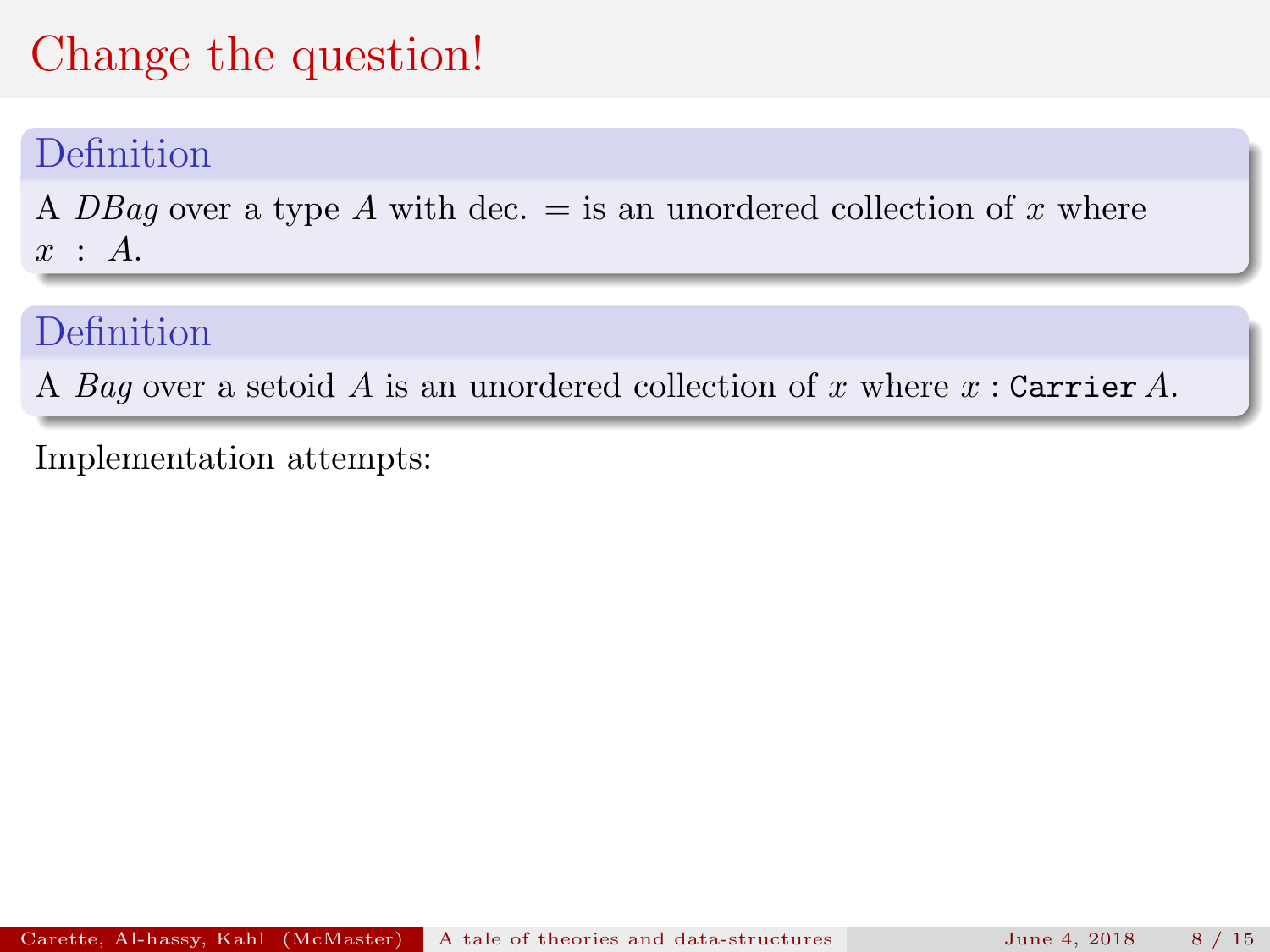#### Definition

A DBag over a type A with dec.  $=$  is an unordered collection of x where  $x : A$ .

#### Definition

A Bag over a setoid A is an unordered collection of x where  $x$ : Carrier A.

Implementation attempts:

Nils Anders Danielsson's Bag Equivalence via a Proof-Relevant Membership Relation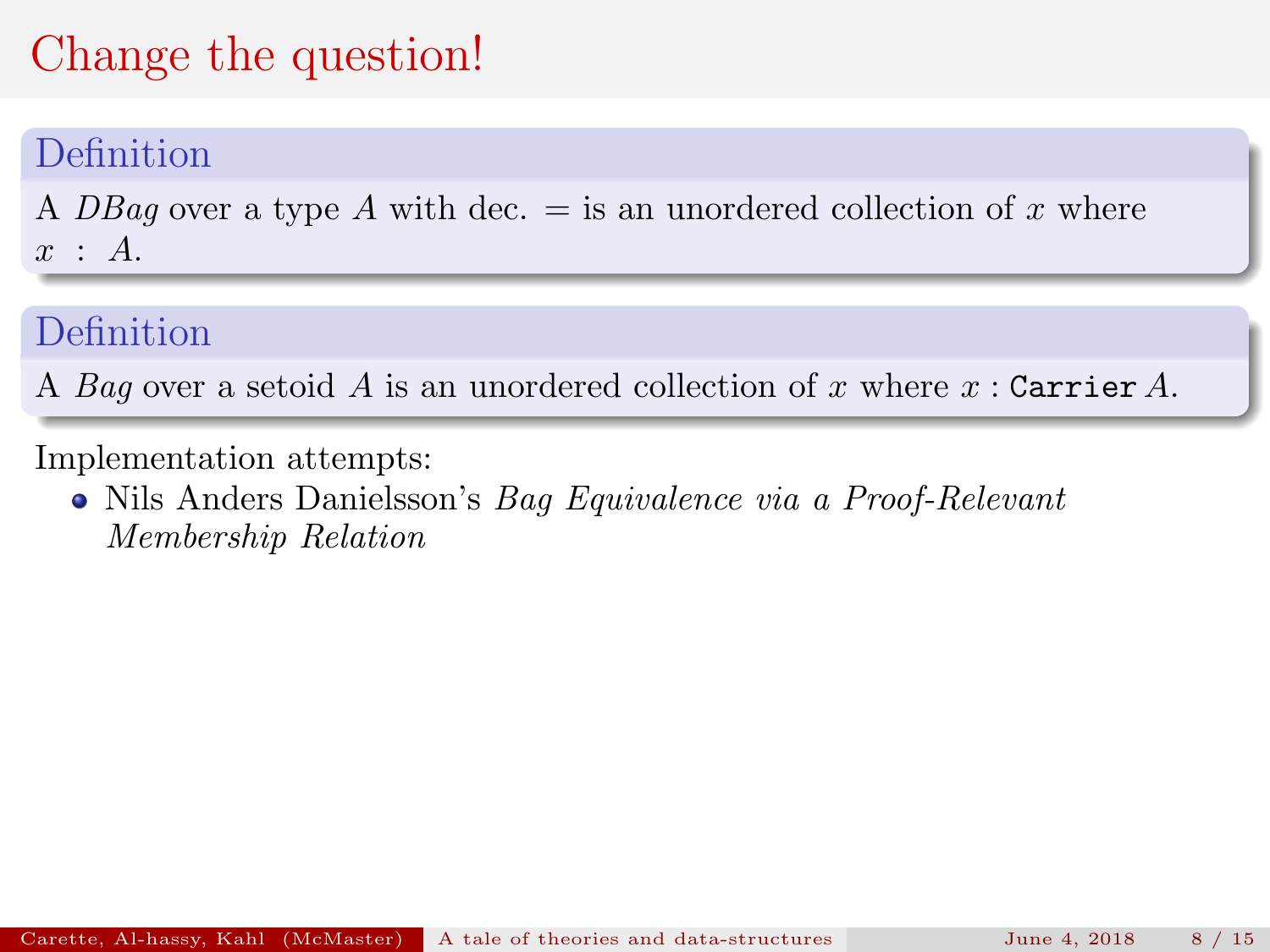#### Definition

A DBag over a type A with dec.  $=$  is an unordered collection of x where  $x : A$ .

### Definition

A Bag over a setoid A is an unordered collection of x where  $x$ : Carrier A.

- Nils Anders Danielsson's Bag Equivalence via a Proof-Relevant Membership Relation
	- $\triangleright$  Too many parts over  $\equiv$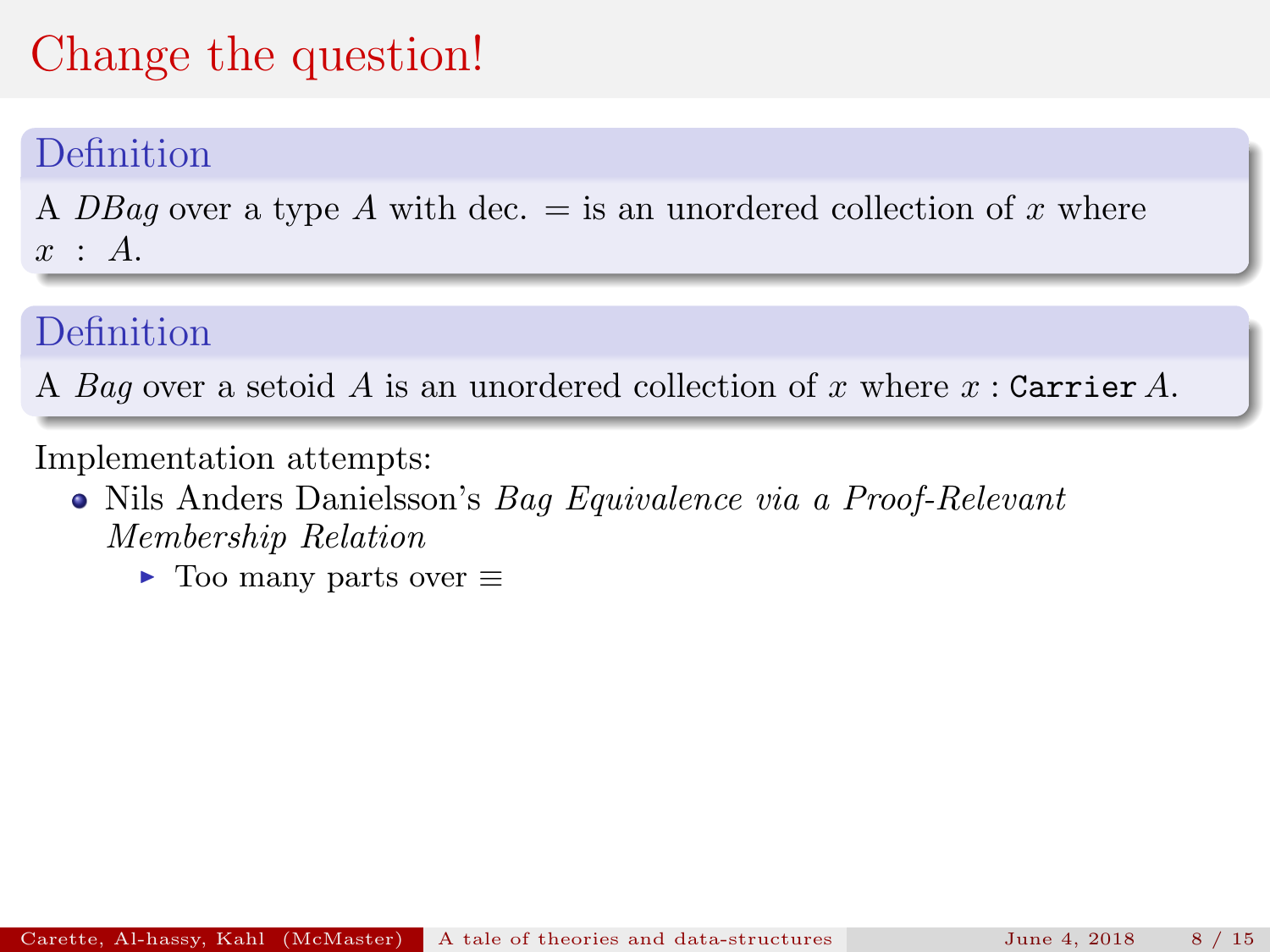#### Definition

A DBag over a type A with dec.  $=$  is an unordered collection of x where  $x : A$ .

#### Definition

A Bag over a setoid A is an unordered collection of x where  $x$ : Carrier A.

- Nils Anders Danielsson's Bag Equivalence via a Proof-Relevant Membership Relation
	- $\triangleright$  Too many parts over  $\equiv$
- Erik Palmgren's Setoid Families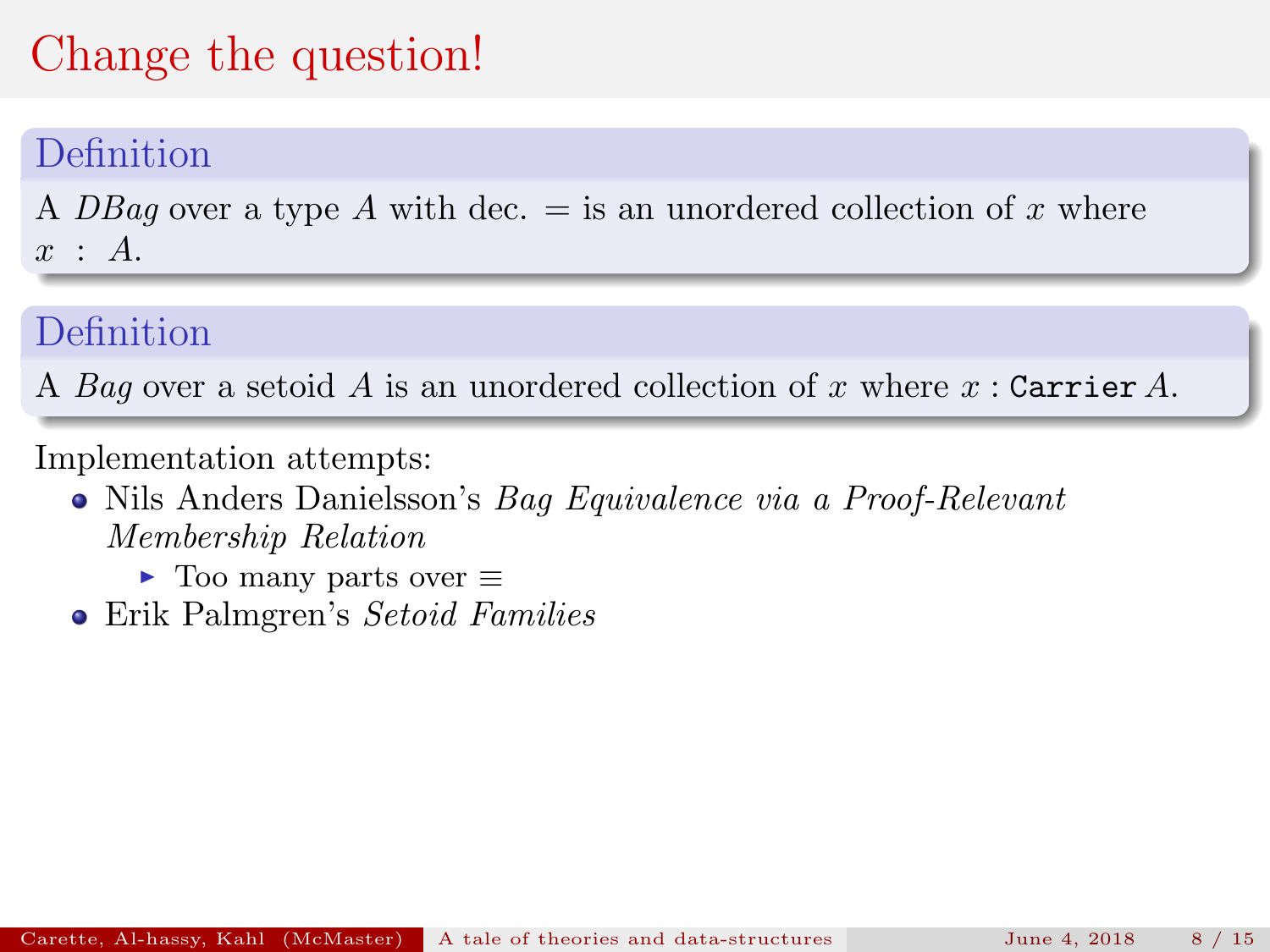#### Definition

A DBag over a type A with dec.  $=$  is an unordered collection of x where  $x : A$ .

#### Definition

A Bag over a setoid A is an unordered collection of x where  $x$ : Carrier A.

- Nils Anders Danielsson's Bag Equivalence via a Proof-Relevant Membership Relation
	- $\triangleright$  Too many parts over  $\equiv$
- Erik Palmgren's Setoid Families
	- $\blacktriangleright$  Extremely complex, forget the actual dead end.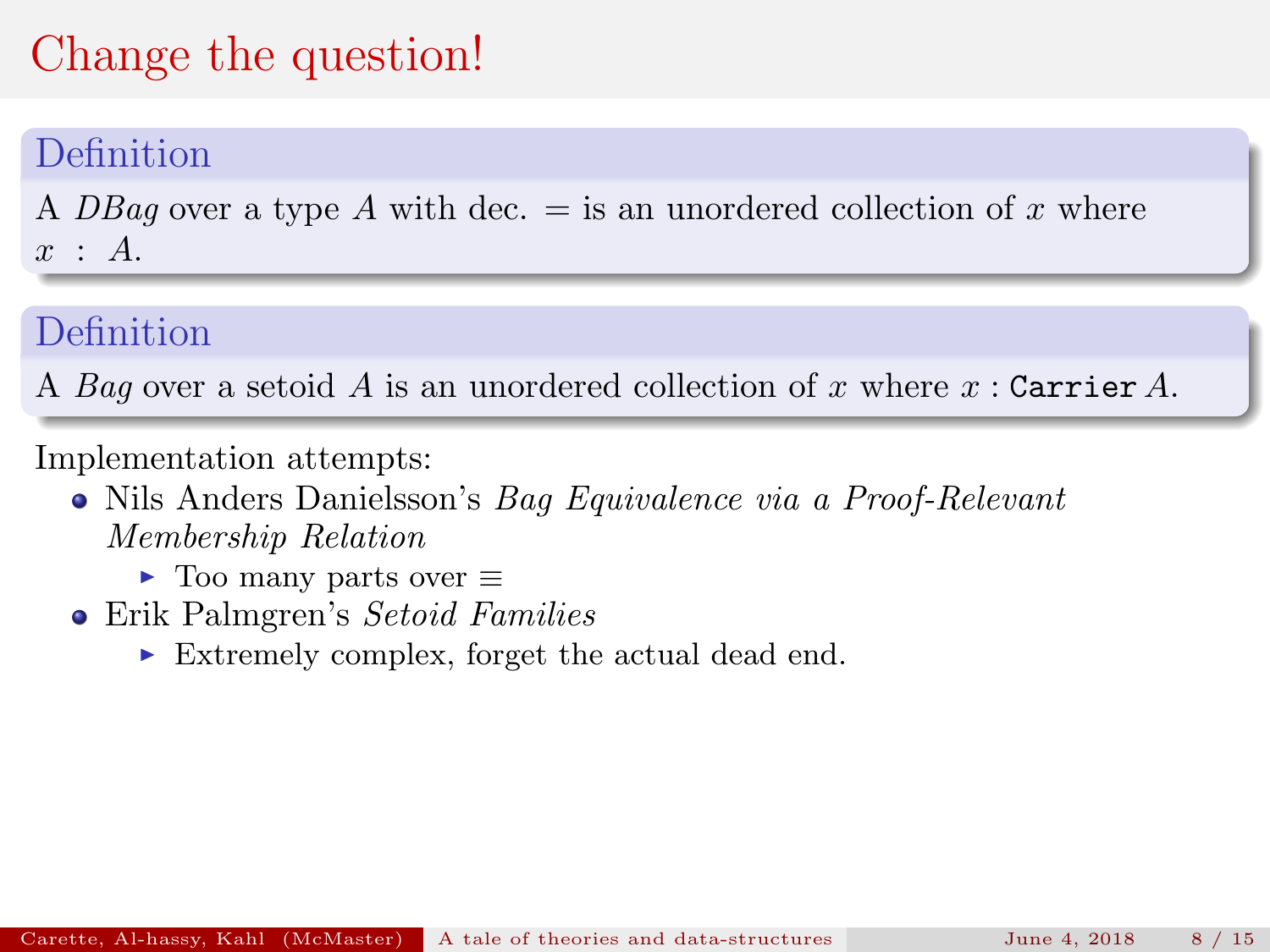#### Definition

A DBag over a type A with dec.  $=$  is an unordered collection of x where  $x : A$ .

### Definition

A Bag over a setoid A is an unordered collection of x where  $x$ : Carrier A.

- Nils Anders Danielsson's Bag Equivalence via a Proof-Relevant Membership Relation
	- $\triangleright$  Too many parts over  $\equiv$
- Erik Palmgren's Setoid Families
	- $\blacktriangleright$  Extremely complex, forget the actual dead end.
- Mimick above with our own Proof-Relevant ∈ over Setoid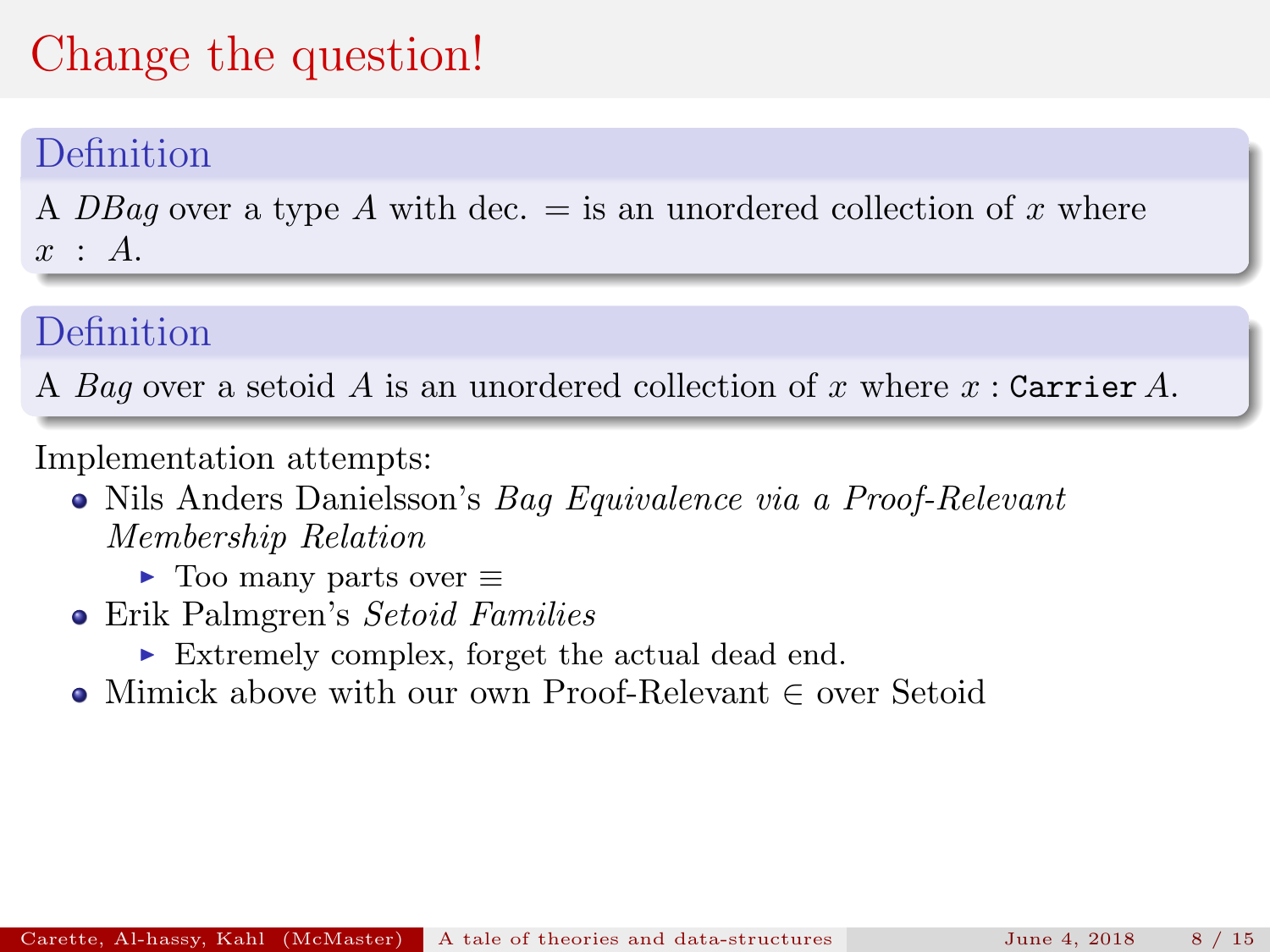#### Definition

A DBag over a type A with dec.  $=$  is an unordered collection of x where  $x : A$ .

### Definition

A Bag over a setoid A is an unordered collection of x where  $x$ : Carrier A.

- Nils Anders Danielsson's Bag Equivalence via a Proof-Relevant Membership Relation
	- $\triangleright$  Too many parts over  $\equiv$
- Erik Palmgren's Setoid Families
	- $\blacktriangleright$  Extremely complex, forget the actual dead end.
- Mimick above with our own Proof-Relevant ∈ over Setoid
	- $\blacktriangleright$  Proof that fold well-behaved very hard.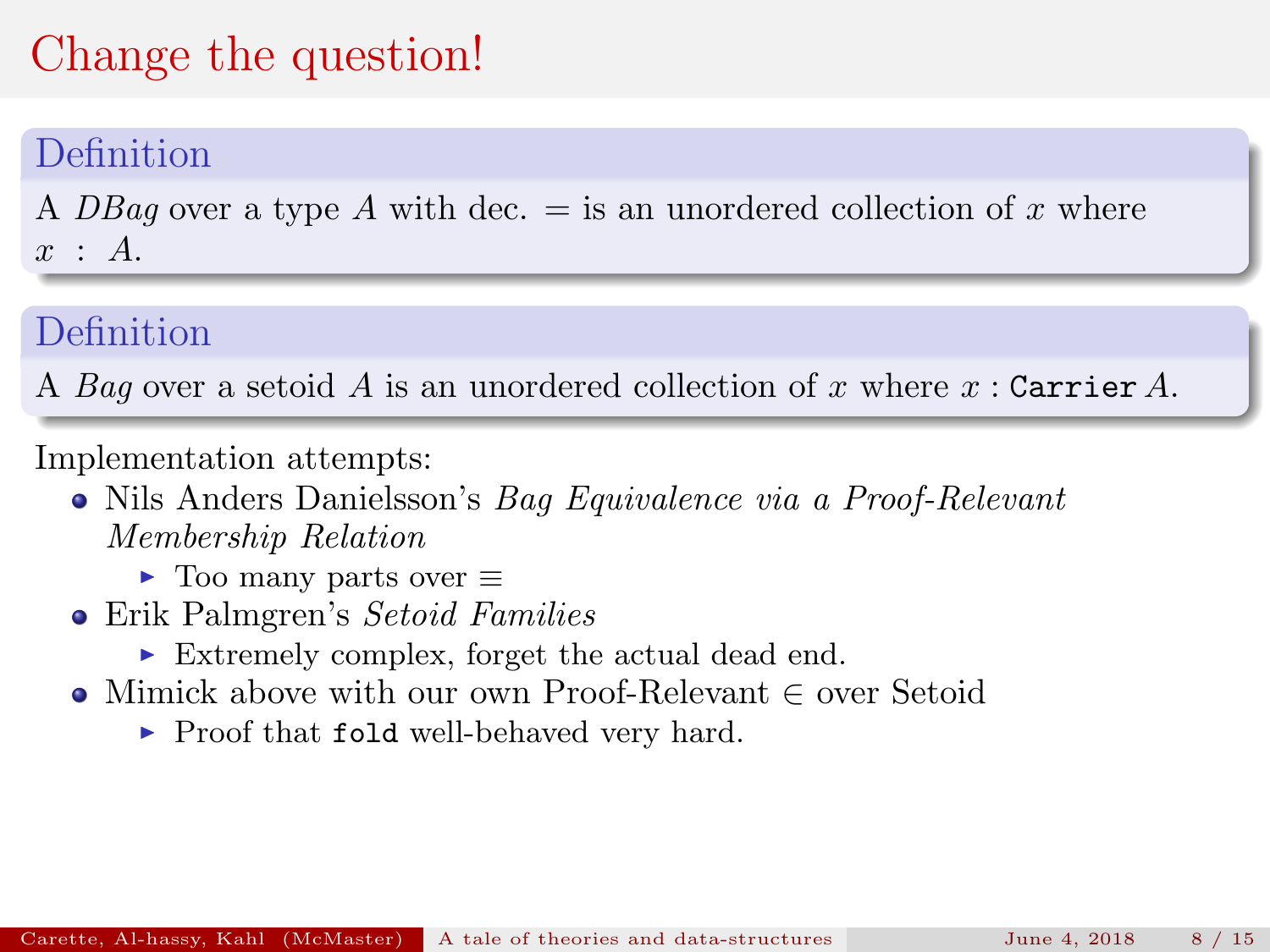#### Definition

A DBag over a type A with dec.  $=$  is an unordered collection of x where  $x : A$ .

### Definition

A Bag over a setoid A is an unordered collection of x where  $x$ : Carrier A.

- Nils Anders Danielsson's Bag Equivalence via a Proof-Relevant Membership Relation
	- $\triangleright$  Too many parts over  $\equiv$
- Erik Palmgren's Setoid Families
	- $\blacktriangleright$  Extremely complex, forget the actual dead end.
- Mimick above with our own Proof-Relevant ∈ over Setoid
	- $\blacktriangleright$  Proof that fold well-behaved very hard.
- Bag-equality in new version of Agda!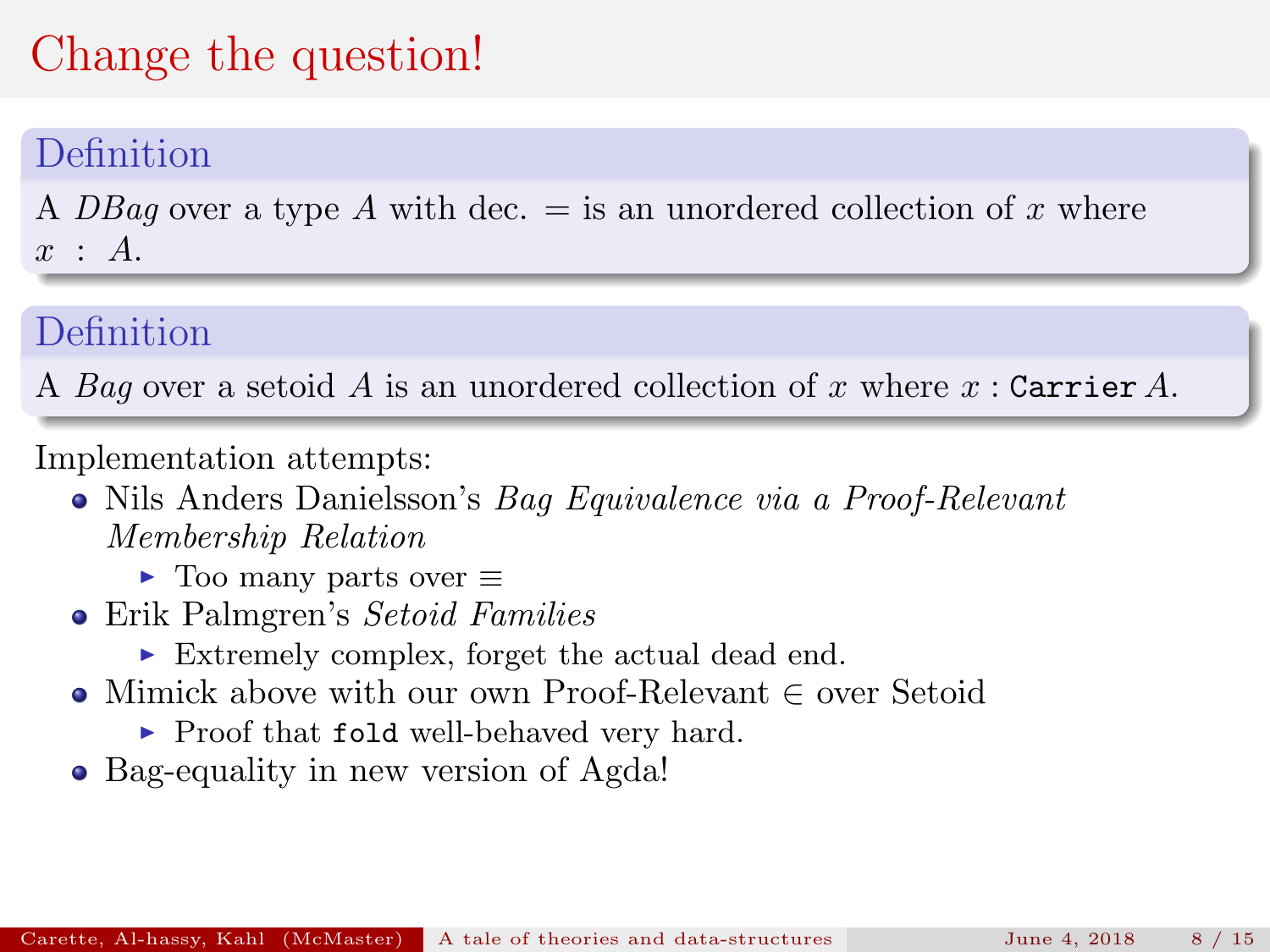#### Definition

A DBag over a type A with dec.  $=$  is an unordered collection of x where  $x : A$ .

### Definition

A Bag over a setoid A is an unordered collection of x where  $x$ : Carrier A.

- Nils Anders Danielsson's Bag Equivalence via a Proof-Relevant Membership Relation
	- $\triangleright$  Too many parts over  $\equiv$
- Erik Palmgren's Setoid Families
	- $\blacktriangleright$  Extremely complex, forget the actual dead end.
- Mimick above with our own Proof-Relevant ∈ over Setoid
	- $\blacktriangleright$  Proof that fold well-behaved very hard.
- Bag-equality in new version of Agda!
	- $\blacktriangleright$  Still assumes  $\equiv$ .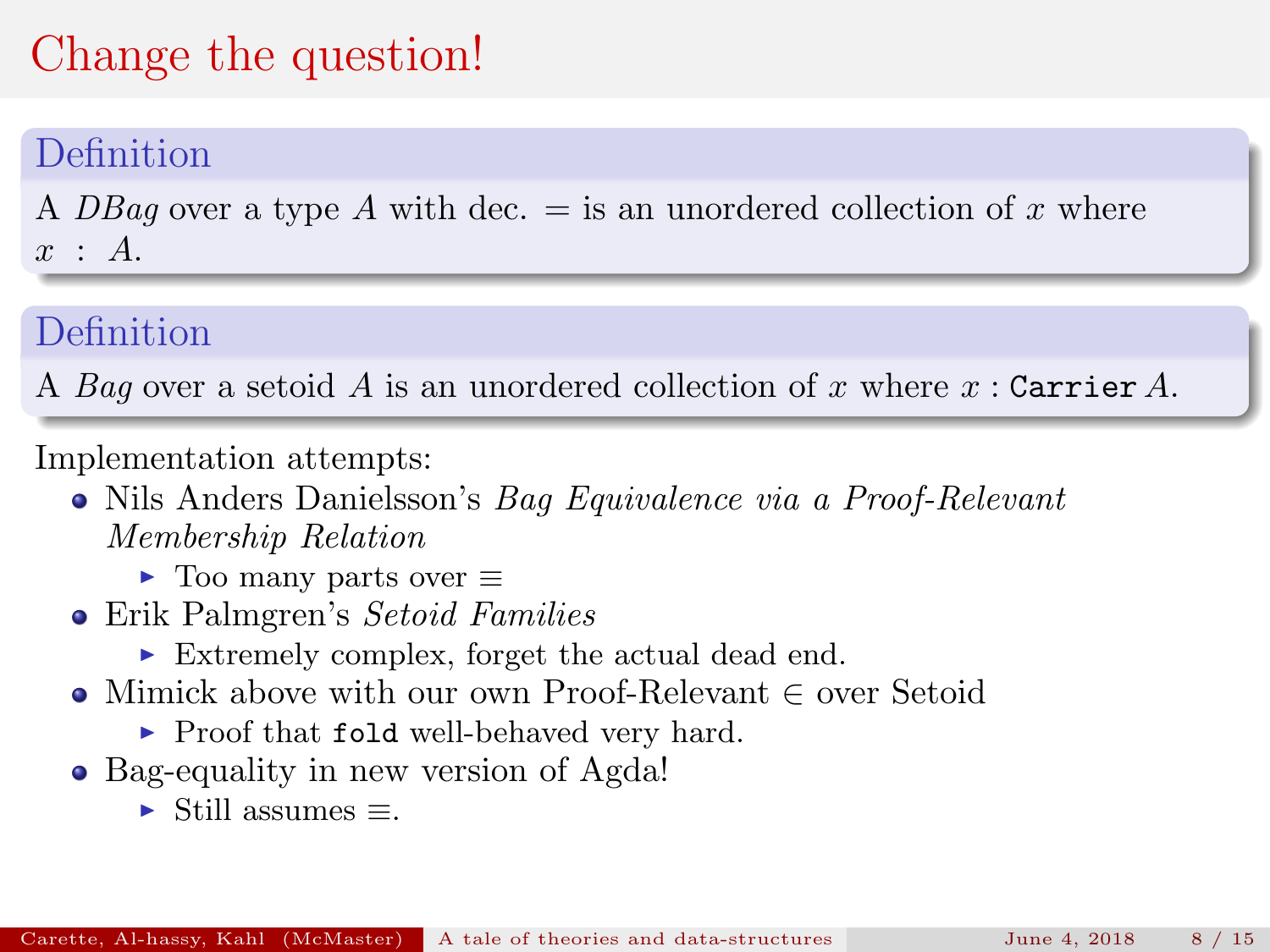#### Definition

A DBag over a type A with dec.  $=$  is an unordered collection of x where  $x : A$ .

### Definition

A Bag over a setoid A is an unordered collection of x where  $x$ : Carrier A.

- Nils Anders Danielsson's Bag Equivalence via a Proof-Relevant Membership Relation
	- $\triangleright$  Too many parts over  $\equiv$
- Erik Palmgren's Setoid Families
	- $\blacktriangleright$  Extremely complex, forget the actual dead end.
- Mimick above with our own Proof-Relevant ∈ over Setoid
	- $\blacktriangleright$  Proof that fold well-behaved very hard.
- Bag-equality in new version of Agda!
	- $\blacktriangleright$  Still assumes  $\equiv$ .
- Experimental library with permutations over tables
	- $\Rightarrow$  proof that fold is well-behaved Success!

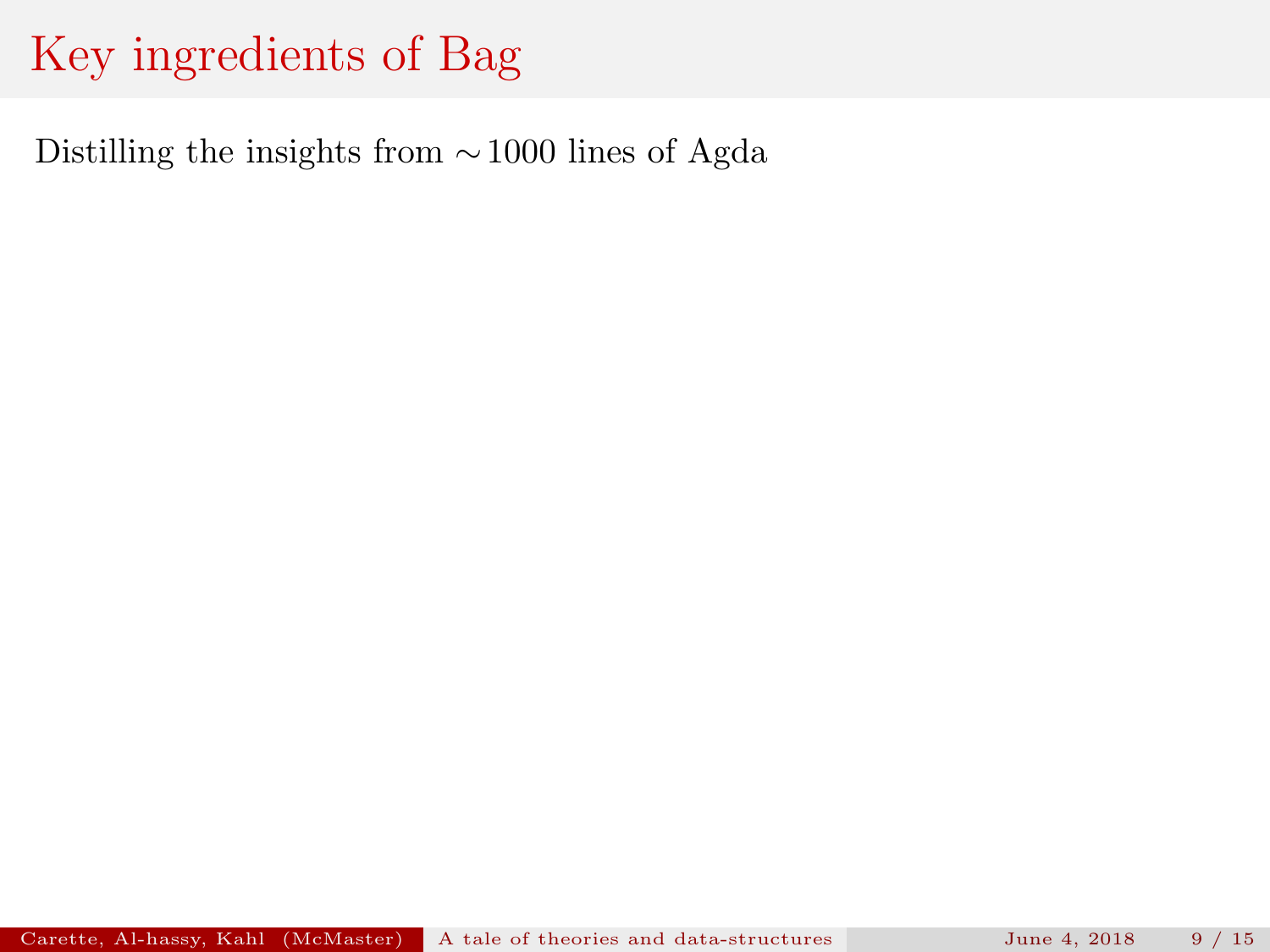- Internalize length of "list" into a record Seq —subst is evil!
- Table of A is  $\text{Fin}\,\mathbb{N} \to A$  (finite support)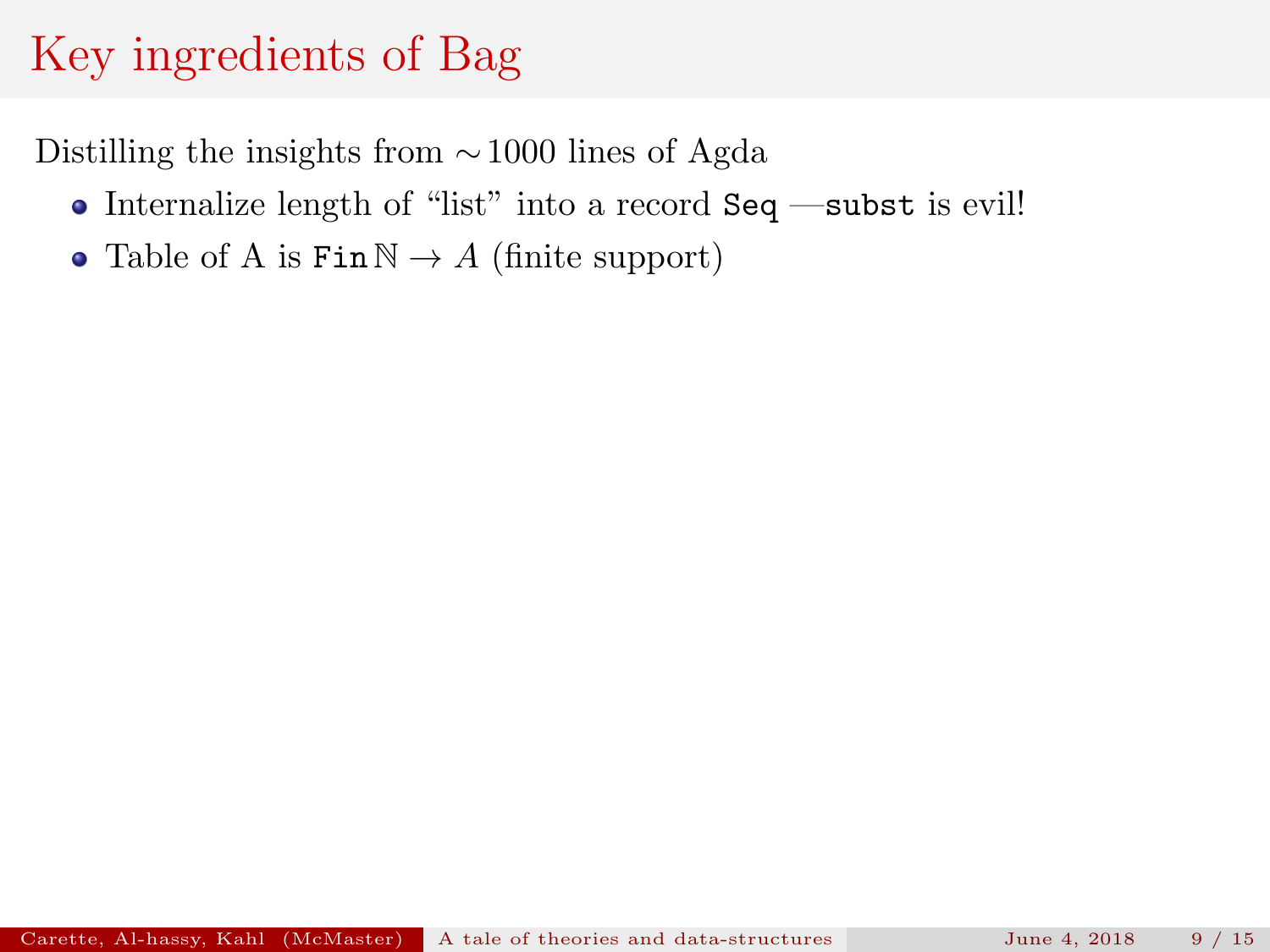- Internalize length of "list" into a record Seq —subst is evil!
- Table of A is  $\text{Fin}\,\mathbb{N} \to A$  (finite support)
- Equivalence of sequences  $S$  and  $T$  is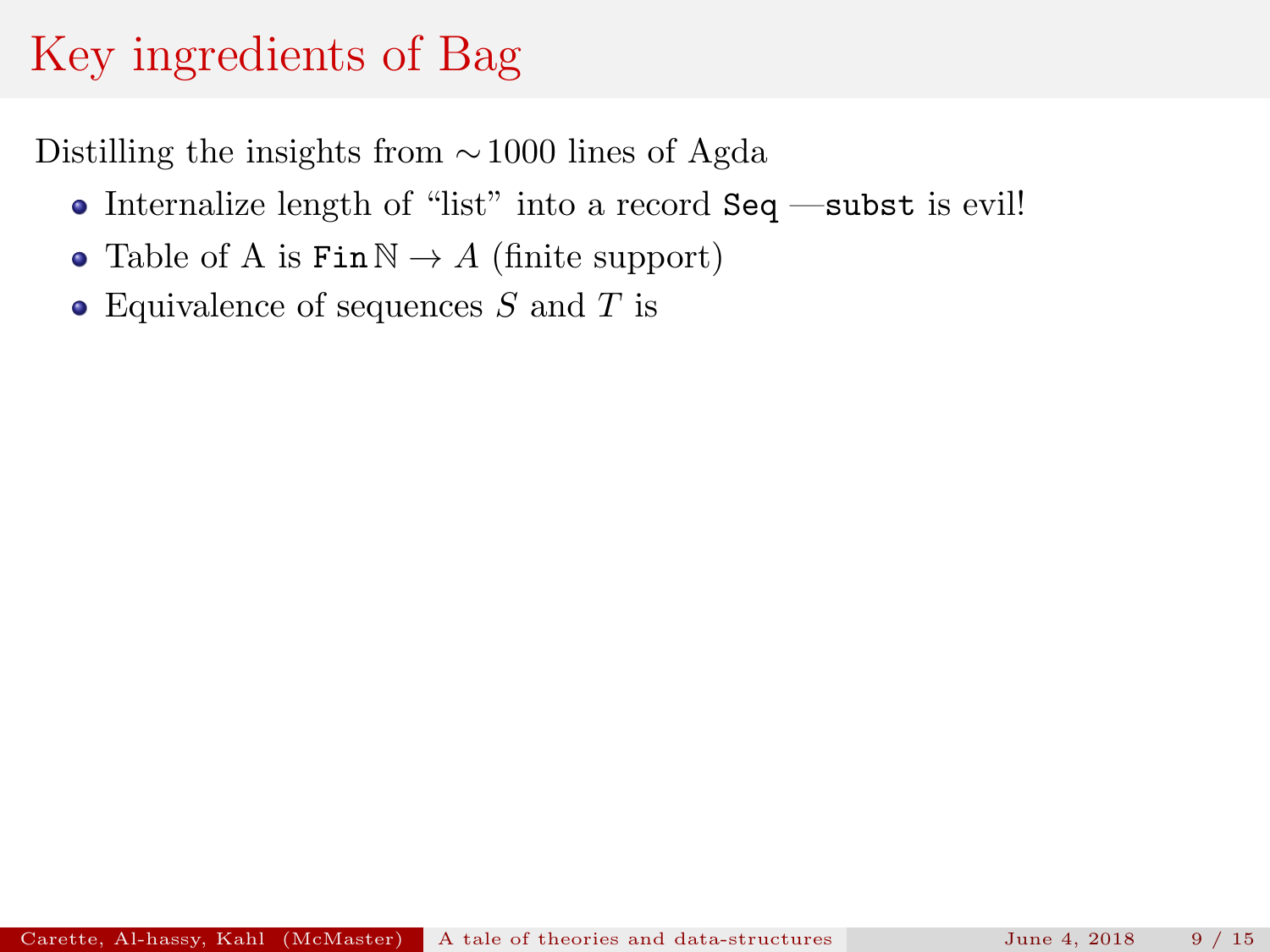- Internalize length of "list" into a record Seq —subst is evil!
- Table of A is  $\text{Fin}\,\mathbb{N} \to A$  (finite support)
- Equivalence of sequences  $S$  and  $T$  is
	- A permutation between  $|S|$  and  $|T|$ , i.e.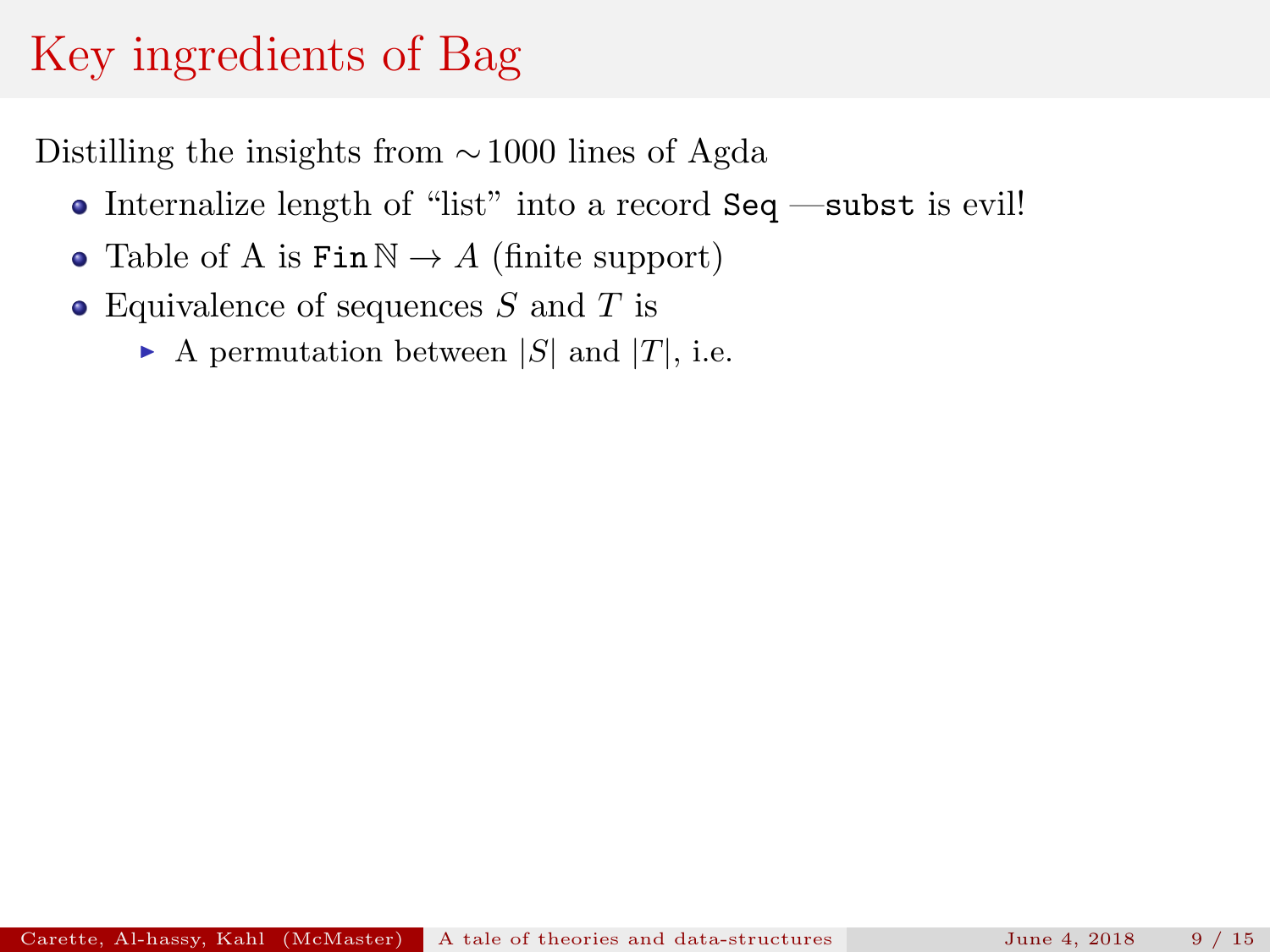- Internalize length of "list" into a record Seq —subst is evil!
- Table of A is  $\text{Fin}\,\mathbb{N} \to A$  (finite support)
- Equivalence of sequences  $S$  and  $T$  is
	- A permutation between  $|S|$  and  $|T|$ , i.e.
	- An equivalence between Fin  $|S|$  and Fin  $|T|$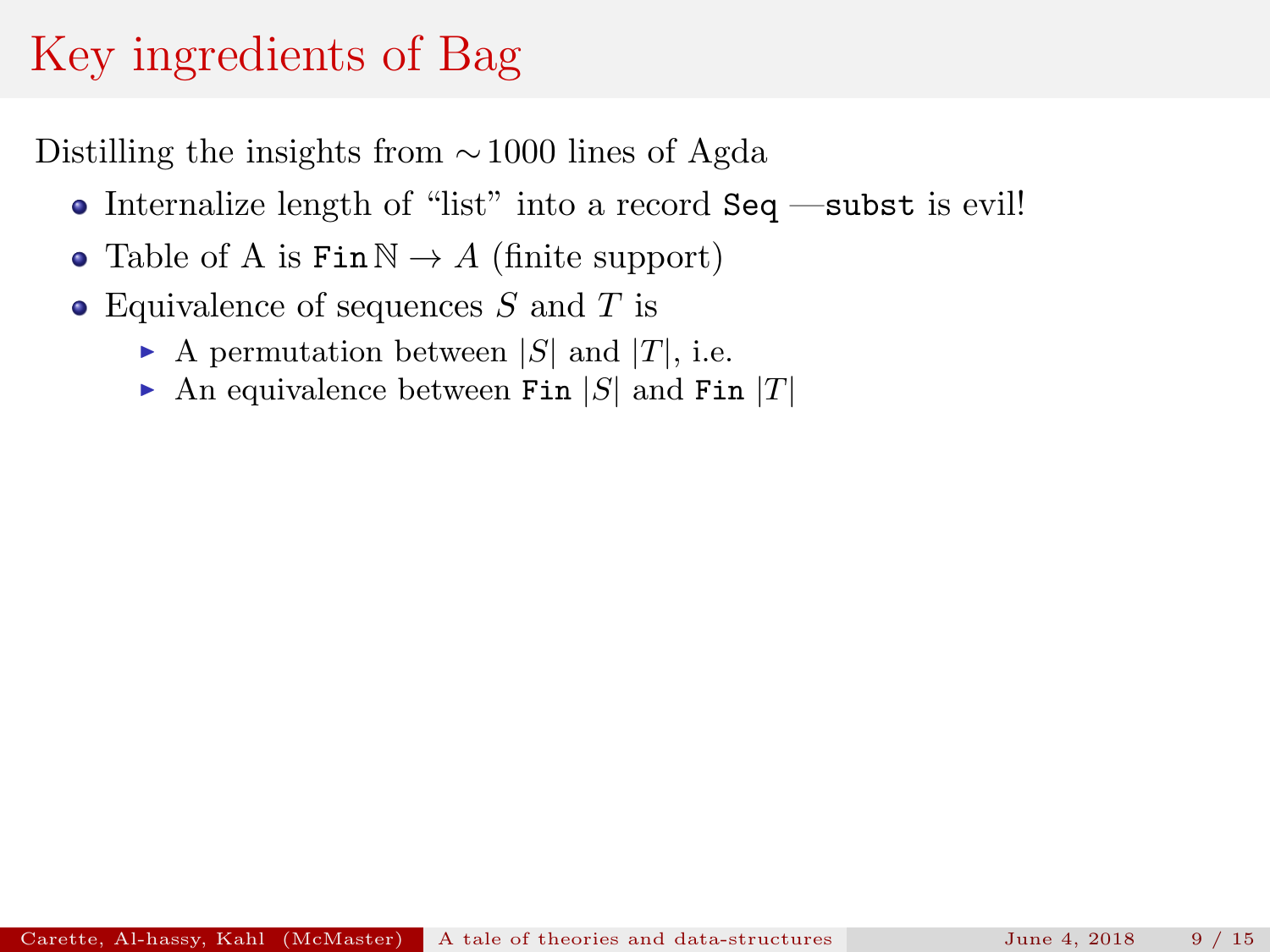- Internalize length of "list" into a record Seq —subst is evil!
- Table of A is  $\text{Fin}\,\mathbb{N} \to A$  (finite support)
- Equivalence of sequences  $S$  and  $T$  is
	- A permutation between  $|S|$  and  $|T|$ , i.e.
	- An equivalence between Fin  $|S|$  and Fin  $|T|$
	- $\blacktriangleright$  A proof that permuting the elements of T gives a pointwise Setoid-equivalence to those of S.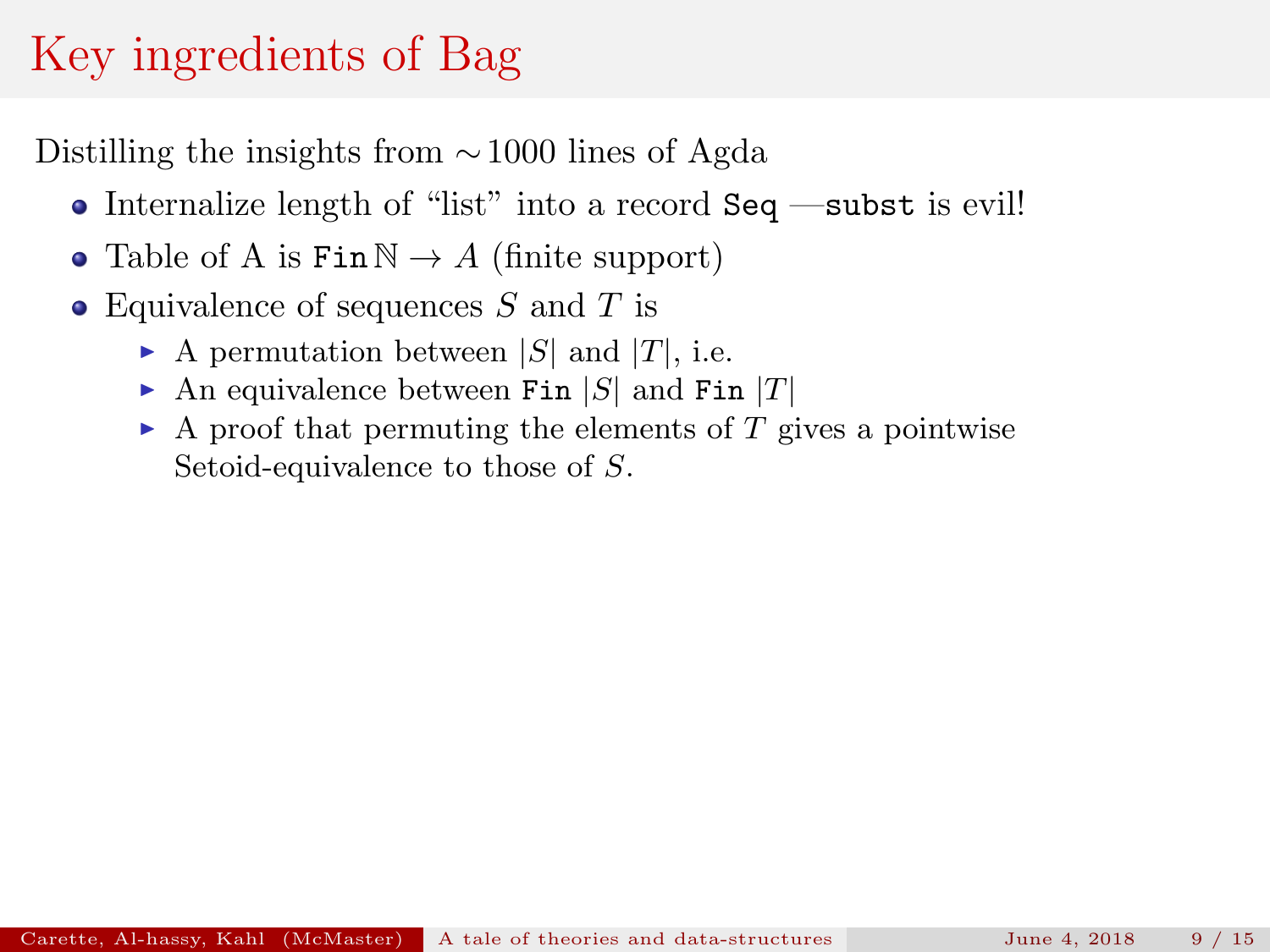- Internalize length of "list" into a record Seq —subst is evil!
- Table of A is  $\text{Fin}\,\mathbb{N} \to A$  (finite support)
- Equivalence of sequences  $S$  and  $T$  is
	- A permutation between  $|S|$  and  $|T|$ , i.e.
	- An equivalence between Fin  $|S|$  and Fin  $|T|$
	- $\blacktriangleright$  A proof that permuting the elements of T gives a pointwise Setoid-equivalence to those of S.
- Use previous infrastructure built to move between proofs on permutations and proofs on types (work on  $\Pi$  languages w/ Amr Sabry)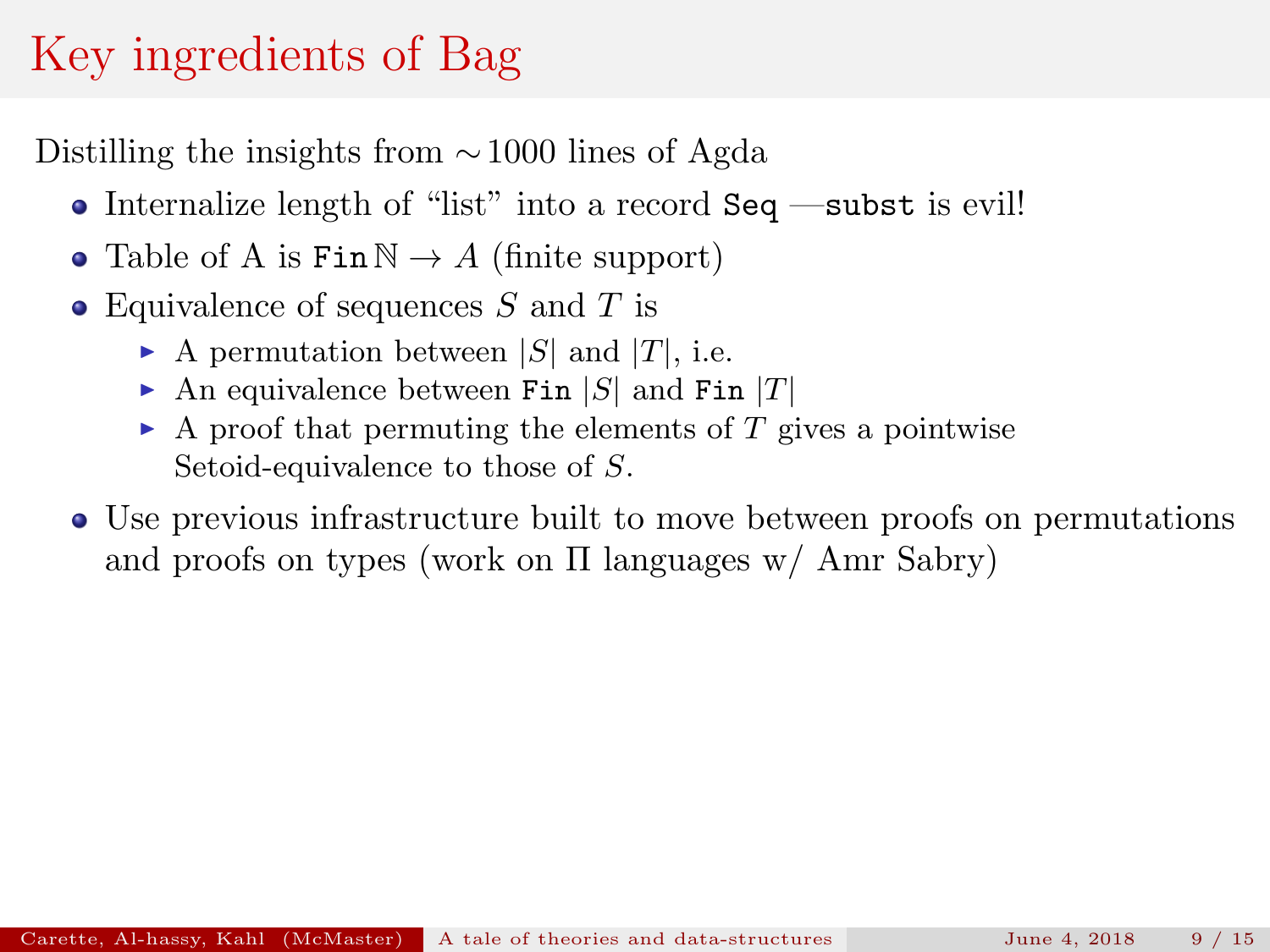- Internalize length of "list" into a record Seq —subst is evil!
- Table of A is  $\text{Fin}\,\mathbb{N} \to A$  (finite support)
- Equivalence of sequences  $S$  and  $T$  is
	- A permutation between  $|S|$  and  $|T|$ , i.e.
	- An equivalence between Fin  $|S|$  and Fin  $|T|$
	- $\blacktriangleright$  A proof that permuting the elements of T gives a pointwise Setoid-equivalence to those of S.
- Use previous infrastructure built to move between proofs on permutations and proofs on types (work on Π languages w/ Amr Sabry)
- Create an abstract interface for Multiset, MultisetHom and "functorial" MultisetHom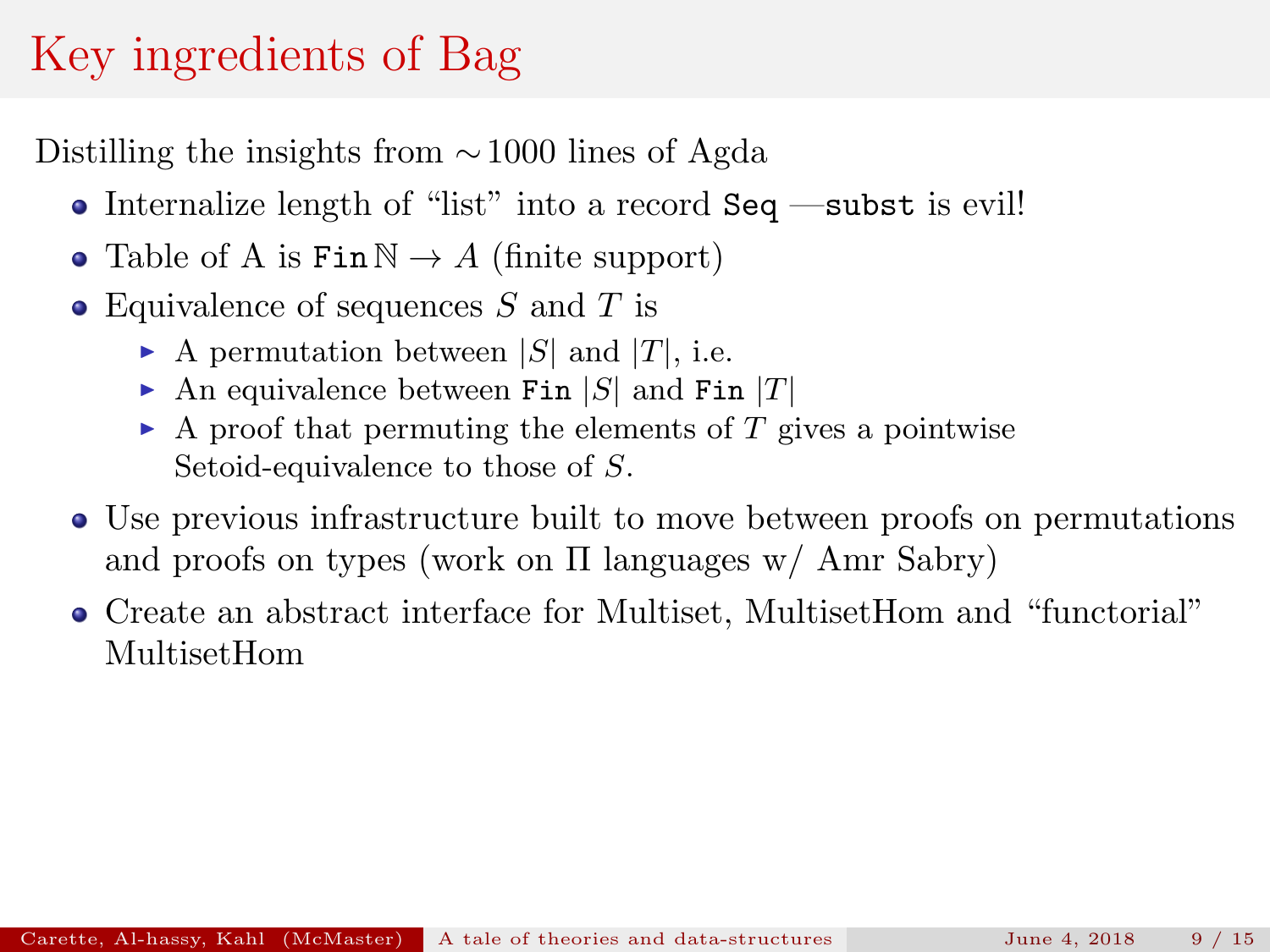- Internalize length of "list" into a record Seq —subst is evil!
- Table of A is  $\text{Fin}\,\mathbb{N} \to A$  (finite support)
- Equivalence of sequences  $S$  and  $T$  is
	- A permutation between  $|S|$  and  $|T|$ , i.e.
	- An equivalence between Fin  $|S|$  and Fin  $|T|$
	- $\blacktriangleright$  A proof that permuting the elements of T gives a pointwise Setoid-equivalence to those of S.
- Use previous infrastructure built to move between proofs on permutations and proofs on types (work on Π languages w/ Amr Sabry)
- Create an abstract interface for Multiset, MultisetHom and "functorial" MultisetHom
- Satisfies interface  $\Rightarrow$  left adjoint to Commutative Monoid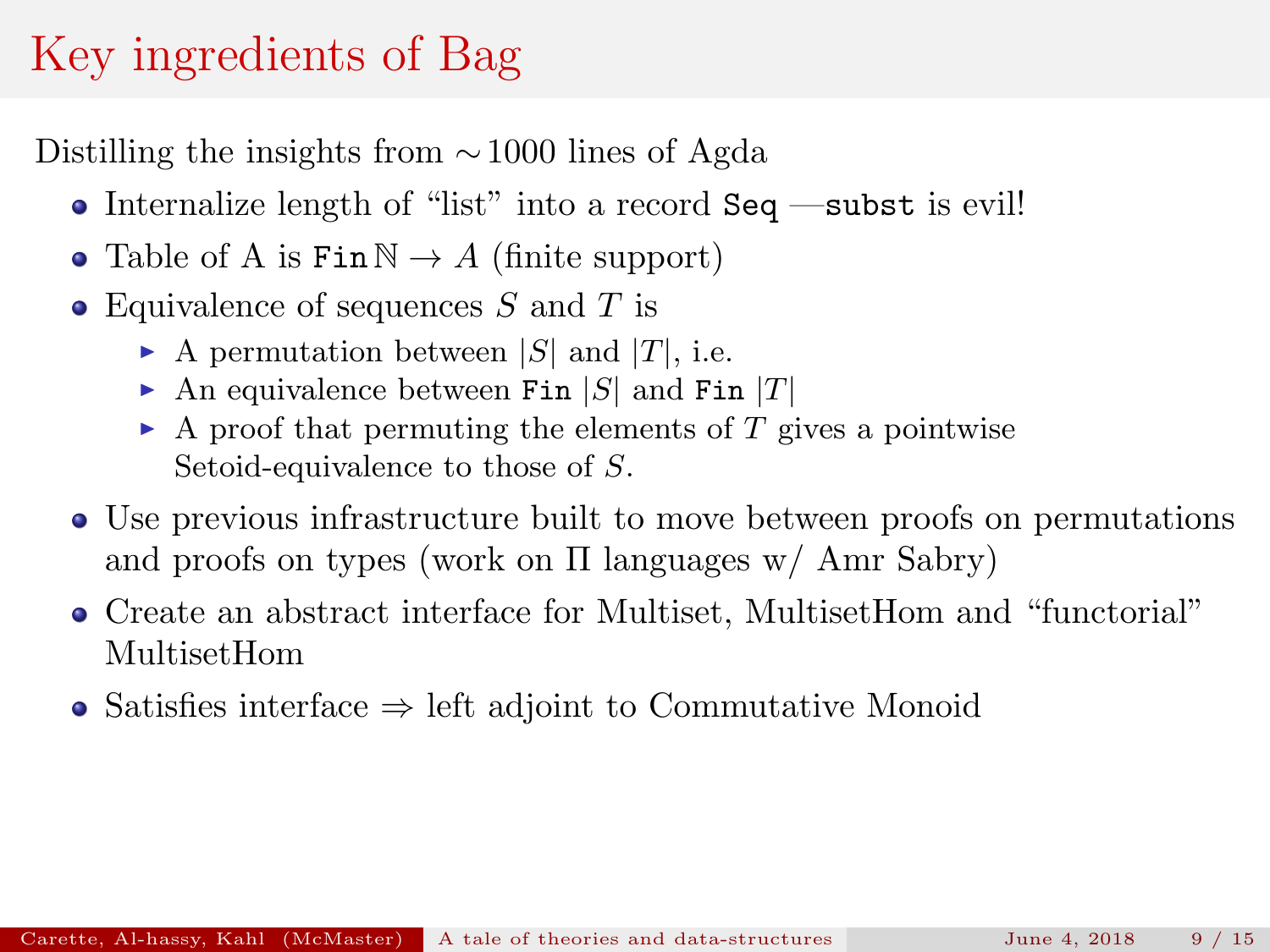- Internalize length of "list" into a record Seq —subst is evil!
- Table of A is  $\text{Fin}\,\mathbb{N} \to A$  (finite support)
- Equivalence of sequences  $S$  and  $T$  is
	- A permutation between  $|S|$  and  $|T|$ , i.e.
	- An equivalence between Fin  $|S|$  and Fin  $|T|$
	- $\blacktriangleright$  A proof that permuting the elements of T gives a pointwise Setoid-equivalence to those of S.
- Use previous infrastructure built to move between proofs on permutations and proofs on types (work on Π languages w/ Amr Sabry)
- Create an abstract interface for Multiset, MultisetHom and "functorial" MultisetHom
- Satisfies interface  $\Rightarrow$  left adjoint to Commutative Monoid
- Bag satisfies the interface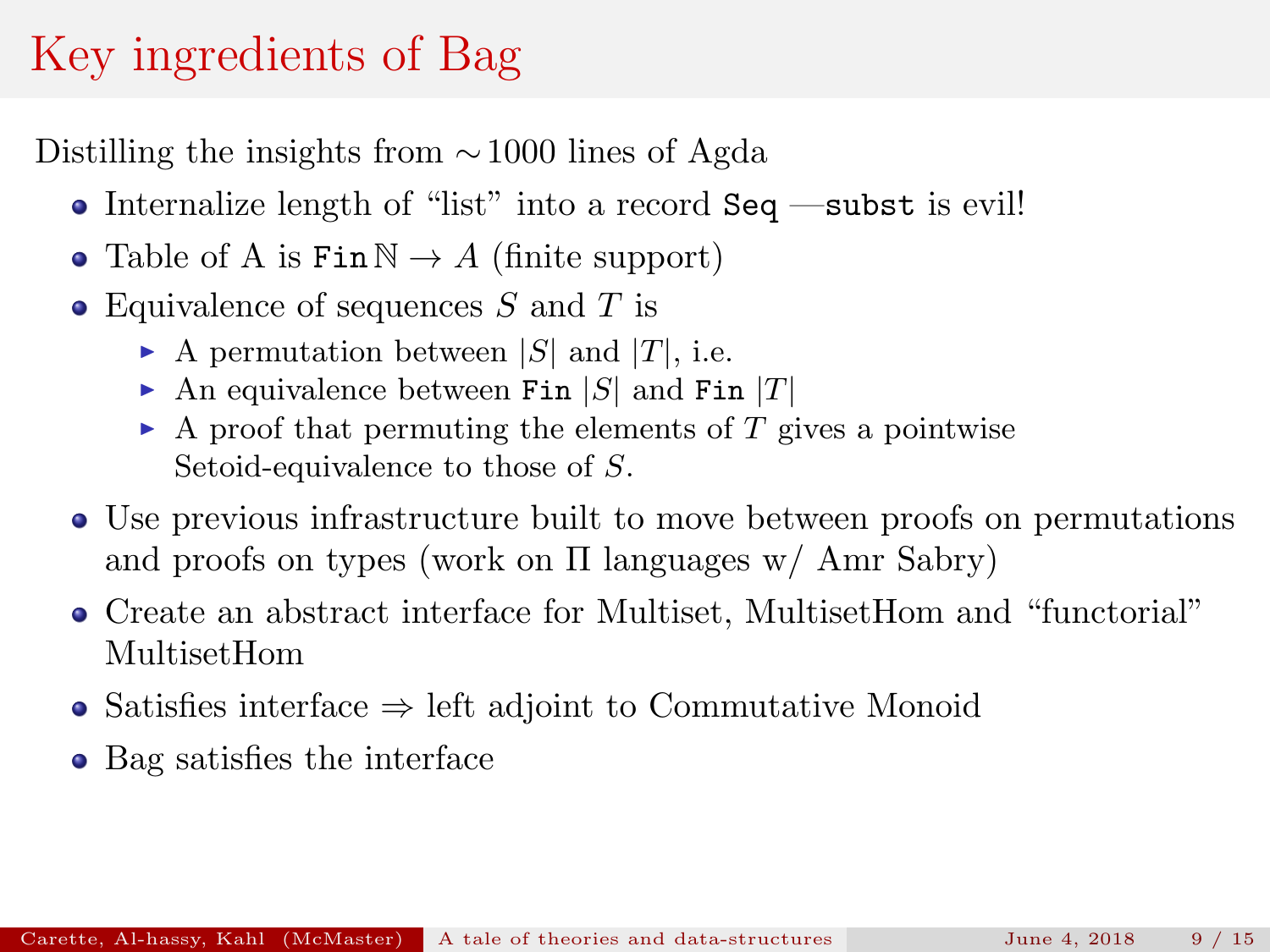- Internalize length of "list" into a record Seq —subst is evil!
- Table of A is  $\text{Fin}\,\mathbb{N} \to A$  (finite support)
- Equivalence of sequences  $S$  and  $T$  is
	- A permutation between  $|S|$  and  $|T|$ , i.e.
	- An equivalence between Fin  $|S|$  and Fin  $|T|$
	- $\blacktriangleright$  A proof that permuting the elements of T gives a pointwise Setoid-equivalence to those of S.
- Use previous infrastructure built to move between proofs on permutations and proofs on types (work on Π languages w/ Amr Sabry)
- Create an abstract interface for Multiset, MultisetHom and "functorial" MultisetHom
- Satisfies interface  $\Rightarrow$  left adjoint to Commutative Monoid
- Bag satisfies the interface
- Use abstract in key places to prevent normalization in proof goals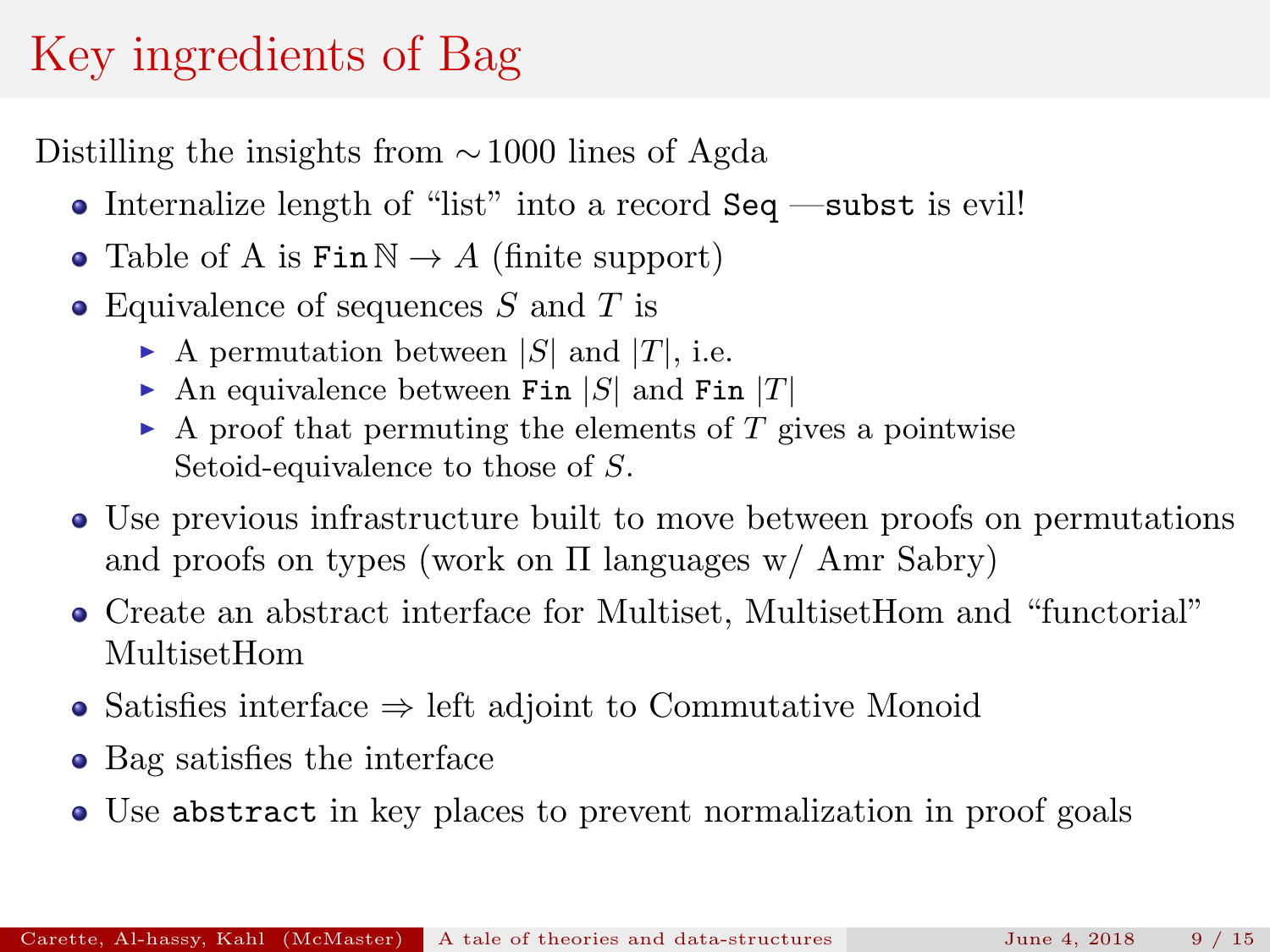- Internalize length of "list" into a record Seq —subst is evil!
- Table of A is  $\text{Fin}\,\mathbb{N} \to A$  (finite support)
- Equivalence of sequences  $S$  and  $T$  is
	- A permutation between  $|S|$  and  $|T|$ , i.e.
	- An equivalence between Fin  $|S|$  and Fin  $|T|$
	- $\blacktriangleright$  A proof that permuting the elements of T gives a pointwise Setoid-equivalence to those of S.
- Use previous infrastructure built to move between proofs on permutations and proofs on types (work on Π languages w/ Amr Sabry)
- Create an abstract interface for Multiset, MultisetHom and "functorial" MultisetHom
- Satisfies interface ⇒ left adjoint to Commutative Monoid
- Bag satisfies the interface
- Use abstract in key places to prevent normalization in proof goals
- $\bullet$  Never use subst —even when building the identity permutation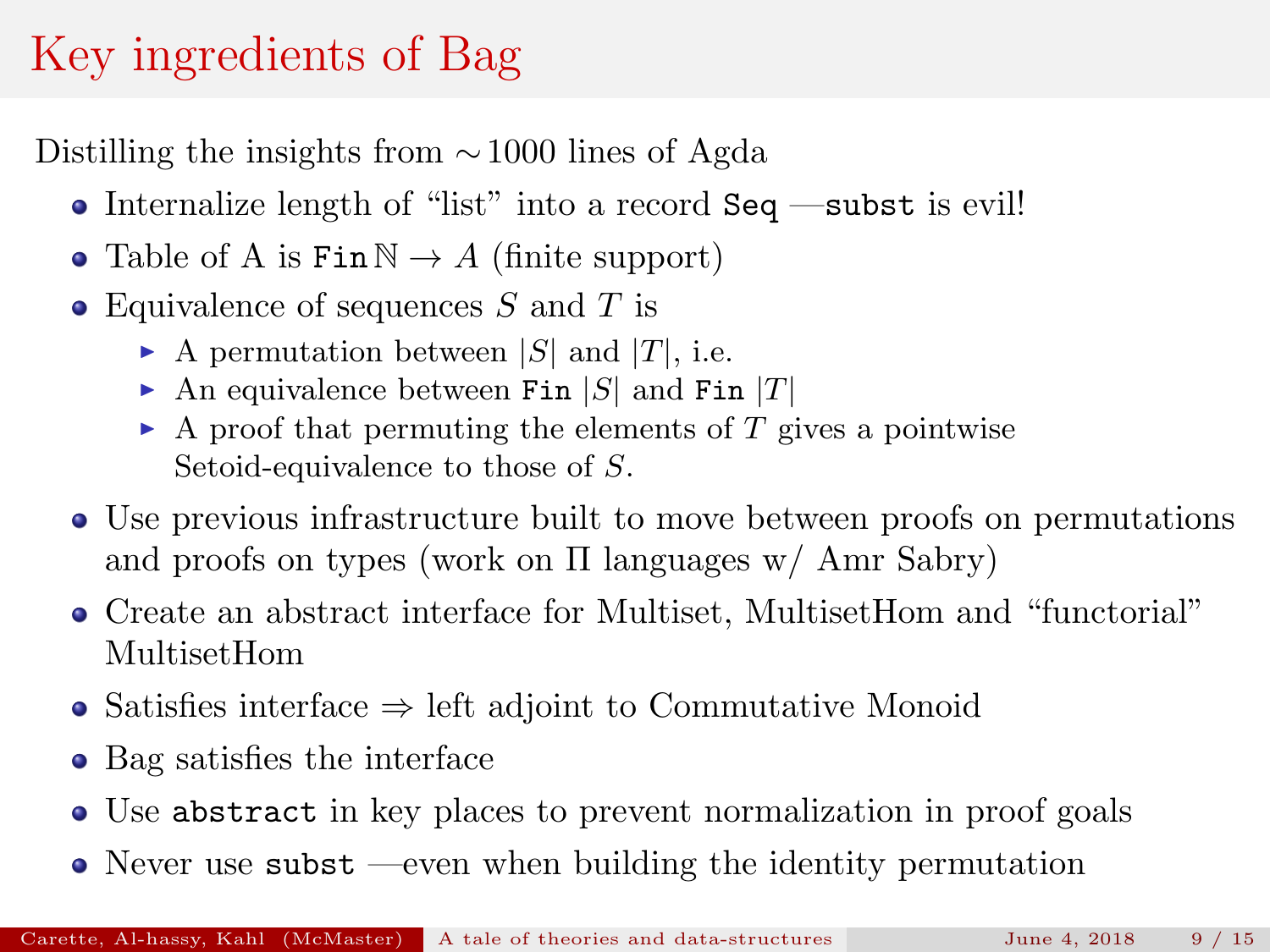### Extending the tale, take 2

Given an arbitrary type A :

| Theory                 | Structure                      | Over   | Equality                    |
|------------------------|--------------------------------|--------|-----------------------------|
| Carrier                | Identity A                     | Type   | 亖                           |
| Pointed                | Maybe A                        | Type   | $\equiv$                    |
| Unary                  | $\mathbb{N} \times \mathbb{A}$ | Type   | $\equiv$                    |
| Involutive             | $A \oplus A$                   | Type   | $\equiv$                    |
| Magma                  | Tree A                         | Type   | $\equiv$                    |
| Semigroup              | NEList A                       | Type   | $\equiv$                    |
| Monoid                 | List A                         | Type   | $\equiv$                    |
| Left Unital Semigroup  | List $A \times N$              | Type   | $\equiv$                    |
| Right Unital Semigroup | $\mathbb{N} \times$ List A     | Type   | $\equiv$                    |
| Commutative Monoid     | Bag                            | Setoid | proof-relevant permutations |
| Group                  | $\boldsymbol{\gamma}$          |        | ?                           |
| Abelian Group          | Hybrid Sets                    | Setoid | proof-relevant permutations |
| Idemp. Comm. Monoid    | Set                            | Setoid | logical equivalence         |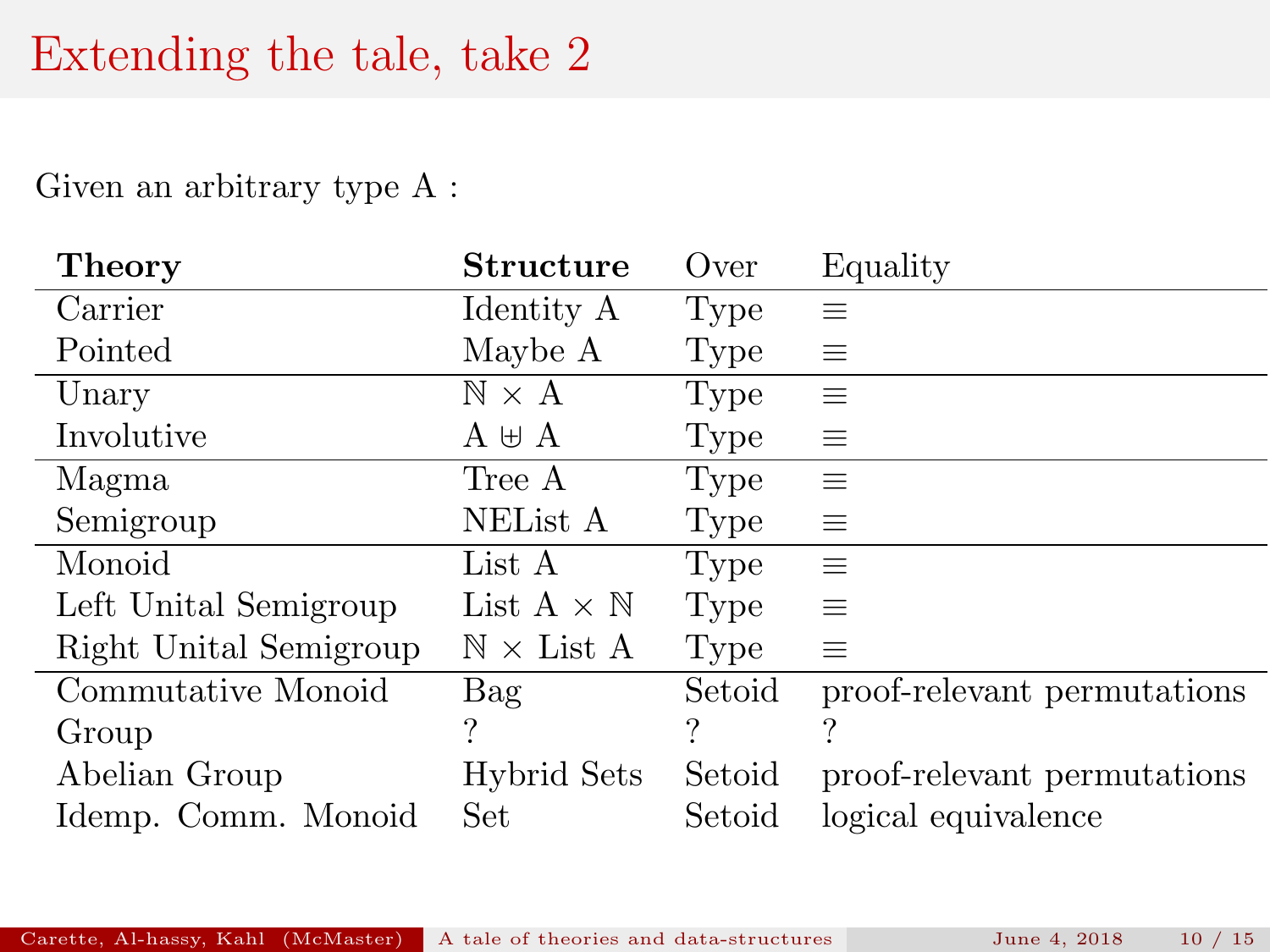### What's the deal with those axioms?

#### • Works easily:

- Associativity:  $\forall x, y, z$ .  $x * (y * z) \equiv (x * y) * z;$
- ► Left-unit:  $\forall x. e * x \equiv x;$
- $\triangleright$  Right-unit:  $\forall x. x * e \equiv x$
- Involutive:  $\forall x. \; inv(invx) \equiv x$
- Hard:
	- ► Commutativity:  $\forall x, y$ .  $x * y \equiv y * x$
- Very Hard:
	- ► Idempotence:  $\forall x. x * x \equiv x$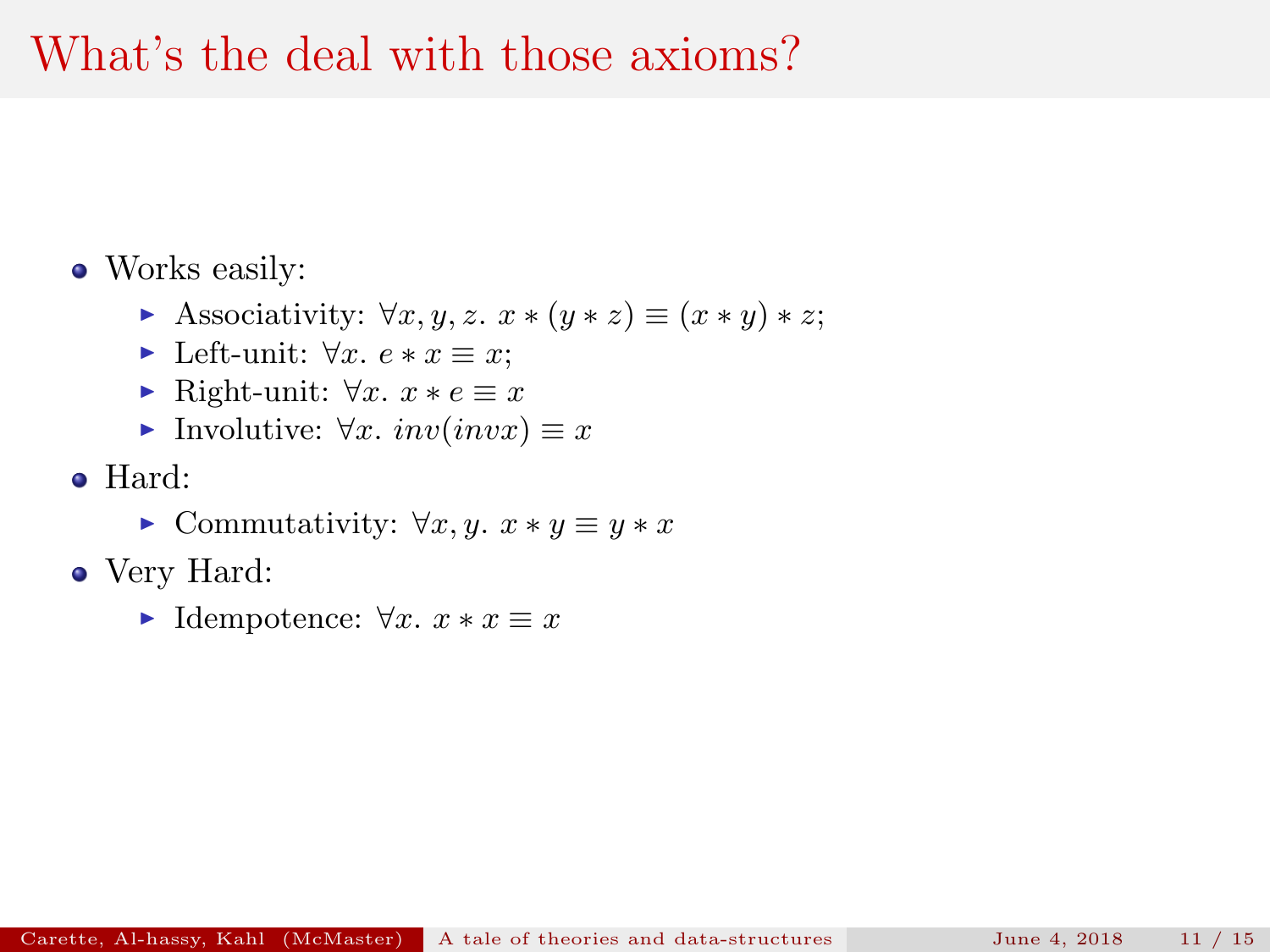### What's the deal with those axioms?

#### • Works easily:

- Associativity:  $\forall x, y, z$ .  $x * (y * z) \equiv (x * y) * z;$
- ► Left-unit:  $\forall x. e * x \equiv x;$
- $\triangleright$  Right-unit:  $\forall x. x * e \equiv x$
- Involutive:  $\forall x. \; inv(invx) \equiv x$
- Hard:
	- $\triangleright$  Commutativity:  $\forall x, y$ .  $x * y \equiv y * x$
- Very Hard:
	- $\triangleright$  Idempotence:  $\forall x. x * x \equiv x$

Found the secret ingredient in Algebraic Theories in Monoidal Categories by L. Mauri: structural context rules (weakening, exchange, contraction).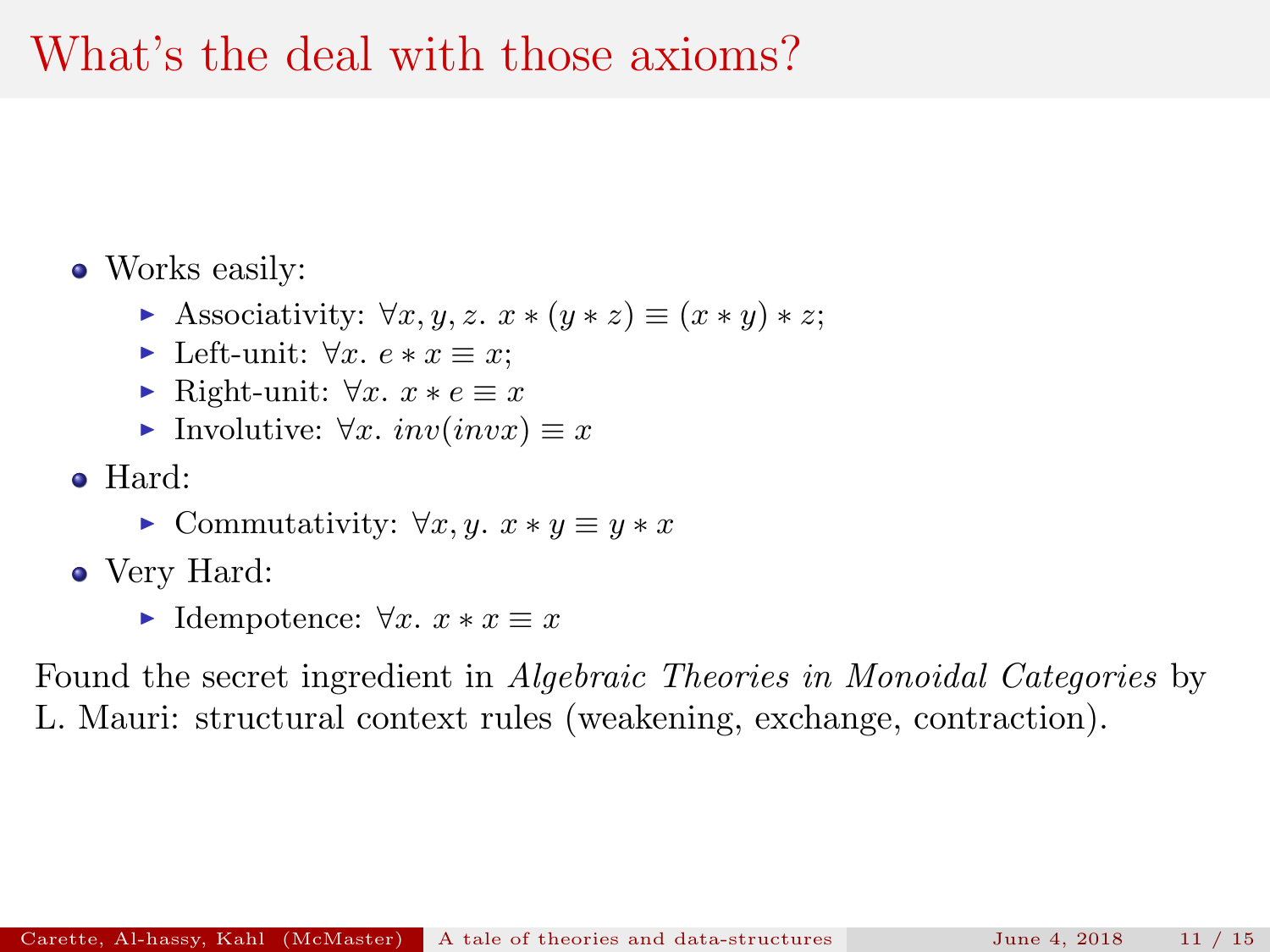- $\bullet$   $\perp$ ,  $\top$ ,  $\mathbb{B}$ ,  $\mathbb{N}$ ,  $\mathbb{Z}$  show up as initial objects.
- Bivariate (but  $\times$  and  $\uplus$  are adjoint to diagonal, not forgetful functor)
- Indexed sets of operations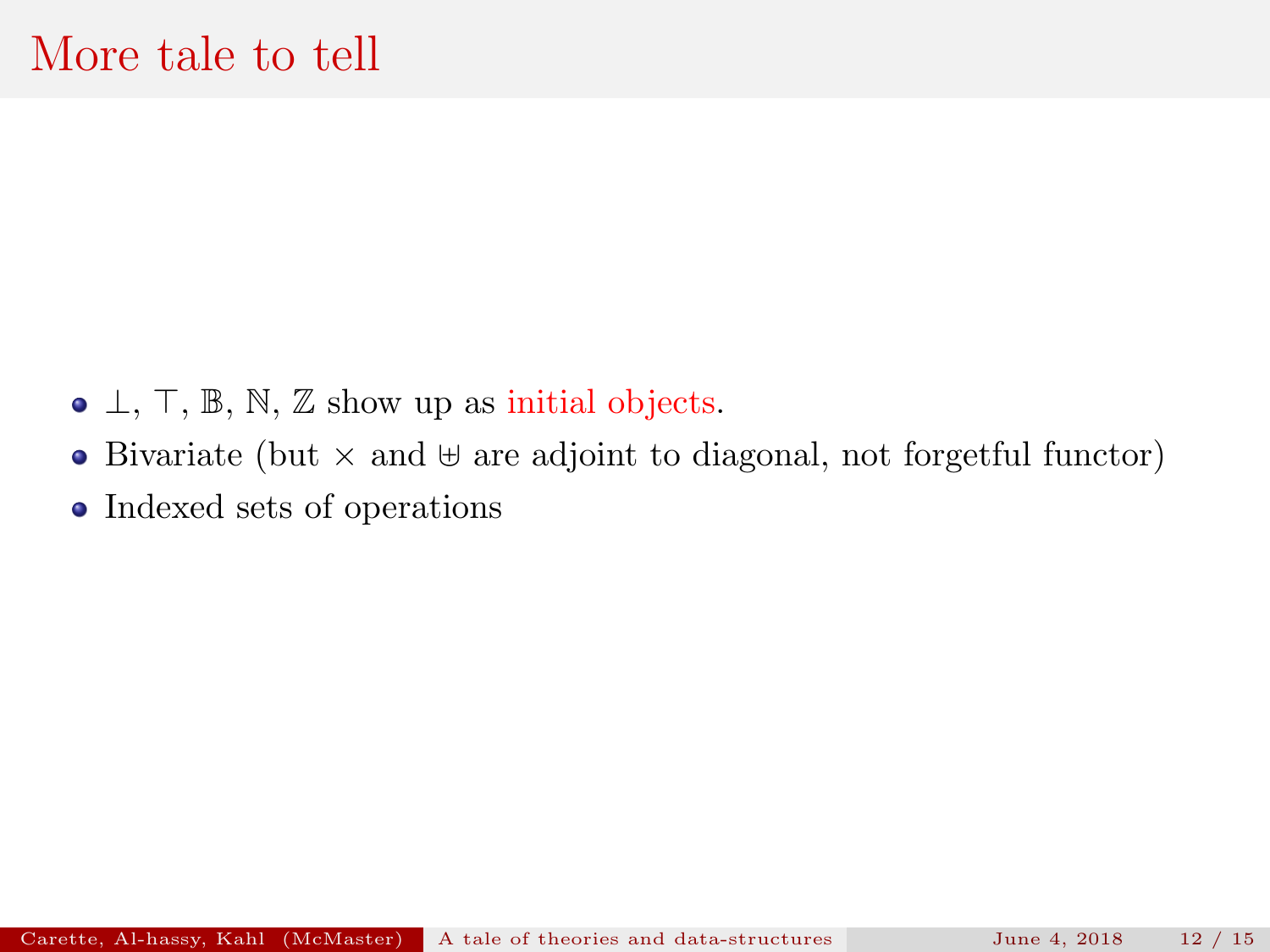left-zero monoid, pointed unary, idempotent unary, commutative magma, pointed magma, quasigroup, loop, semilattice, medial magma, left semimedial magma, left distributive magma, idempotent magma, zeropotent magma, left unary magma, Steiner magma, null semigroup, BCI algebra, BCK algebra, squag, sloop, Moufang quasigroup, loop, left shelf, shelf, rack, spindle, quandle, Kei, involutive semigroup, band, rectangular band, hemigroup, pseudo inverse algebra, ringoid, left near semiring, near semiring, semifield, semiring, semirng, pre-dioid, dioid, star semiring, idempotent dioid, ring, commutative ring, idempotent semiring, Stone algebra, Kleene lattice, Kleene algebra, Heyting algebra, Goedel algebra, ortho lattice, directoid, semiheap, idempotent semiheap, heap, meadow, wheel.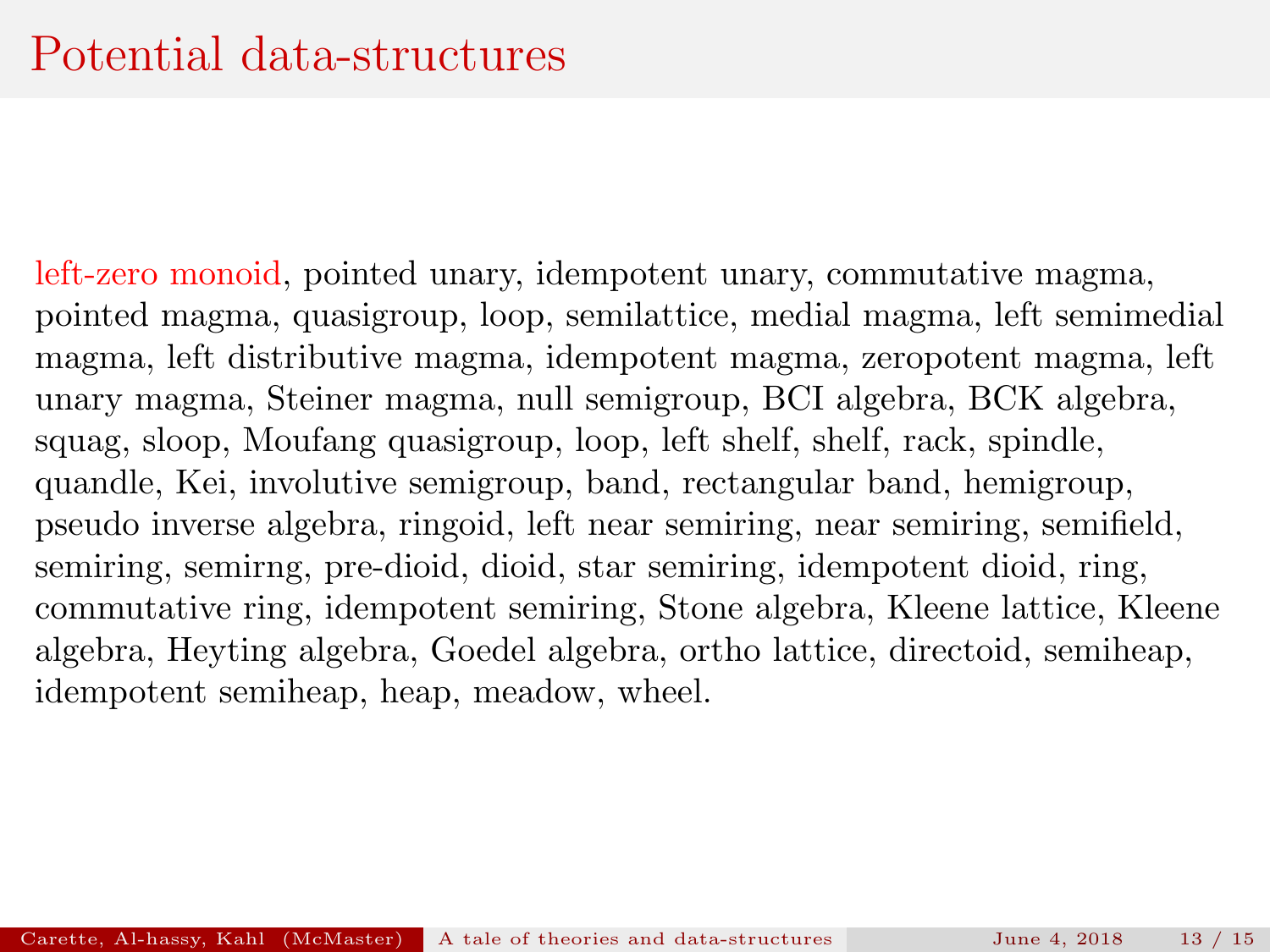Difference list, stack, queue, finite map, rose tree, digraph, multigraph, partitions, oriented cycles, colorings, tri-colorings, hedges, derangements, ballots, commutative parenthesizations, linear order, permutations, even permutations, chains, oriented sets, even sets, octopus, vertebrae.